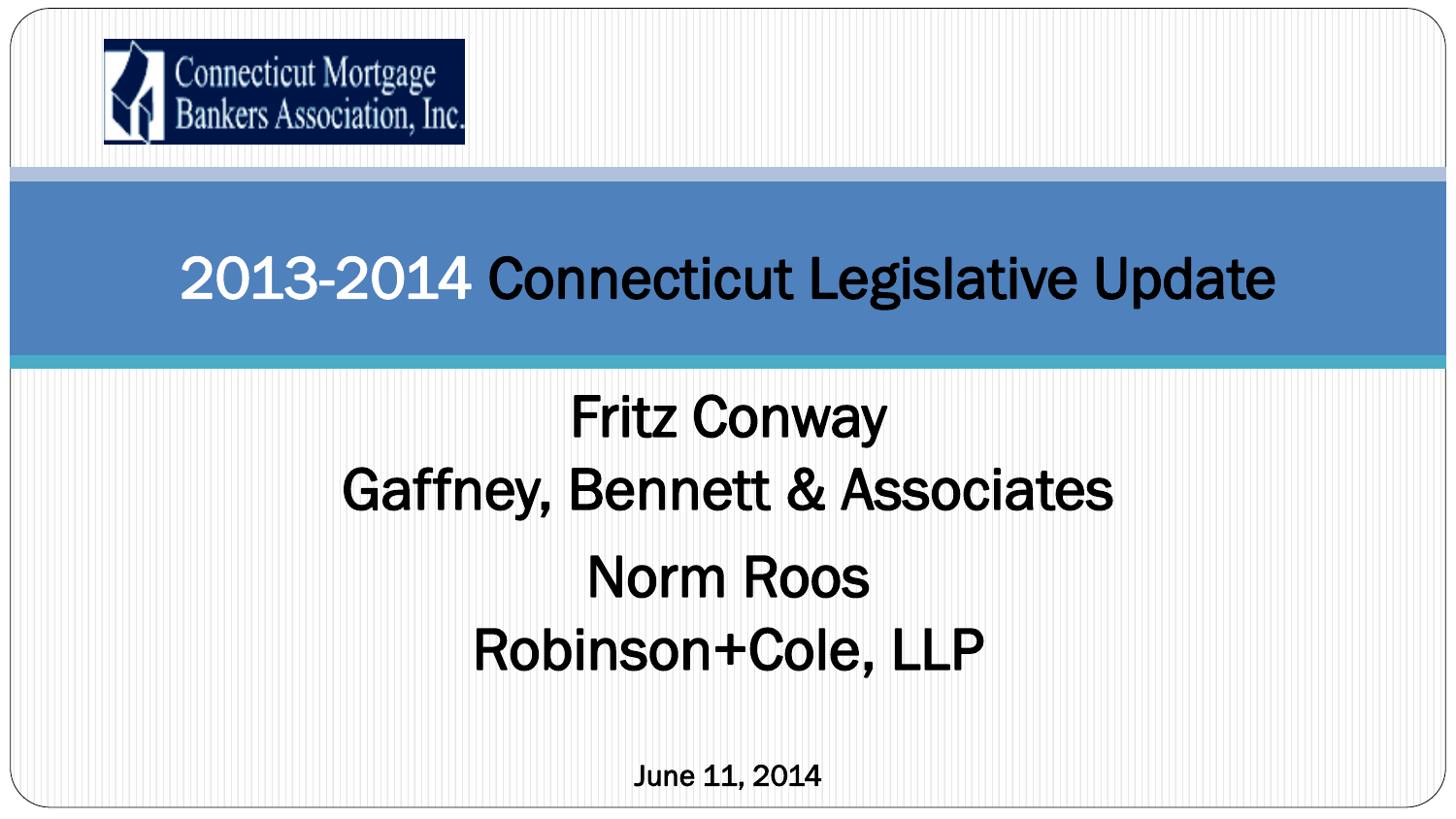### **Objectives for today's program**

Discuss the following:

- CMBA initiatives enacted in 2014 regular session
- Discuss legislation that did *not* pass
- Major changes of concern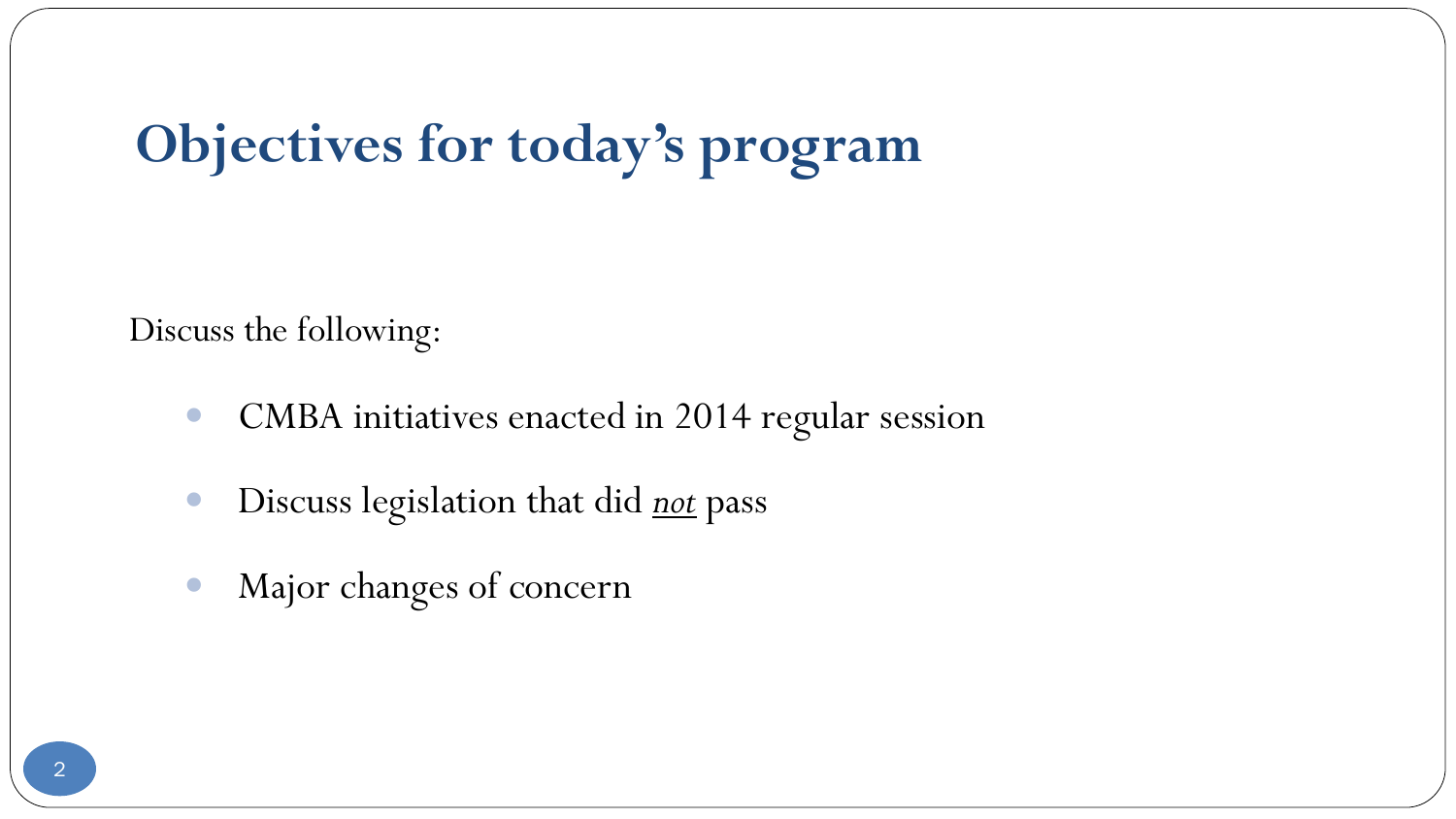### **CMBA PRIORITY – BILL PASSED Amendments to Connecticut's "NonPrime Home Loan" Provisions**

• Section 19 of Public Act 14-7 (SB 283)

- o Signed by the Governor
- Effective October 1, 2014
- Provides exemption in NPHL Statutes for FHA insured mortgages that are "Qualified Mortgages"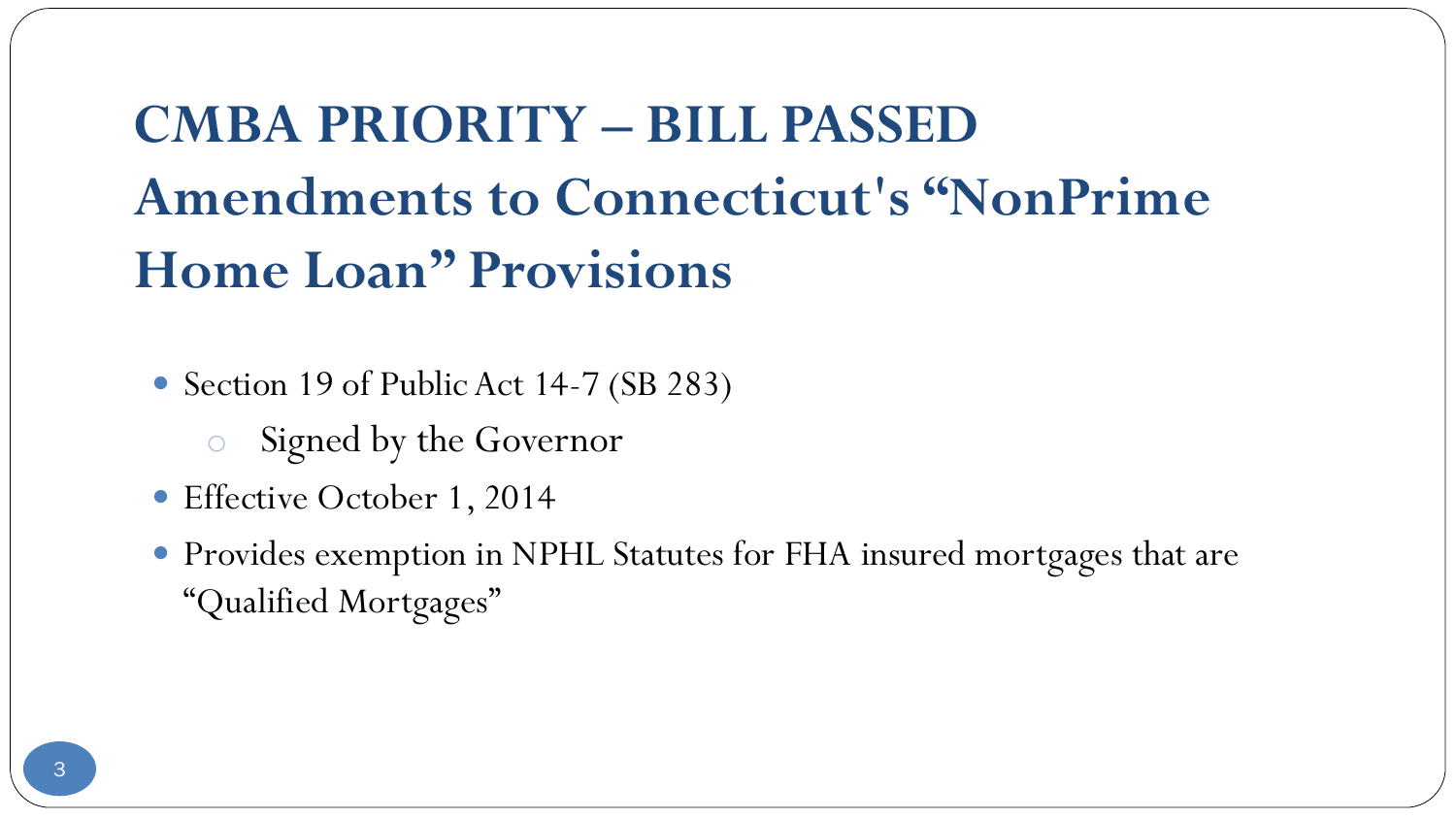### **Background on NPHL's**

- Starting in 2008, Connecticut adopted statutory restrictions on mortgages that are viewed as subprime and fit the definition of a "NonPrime Home Loan" ("NPHL")
	- Substantive prohibitions
	- Many of the requirements are cumbersome
	- Penalties for noncompliance are significant
	- o As a result, most lenders try to avoid making NPHL's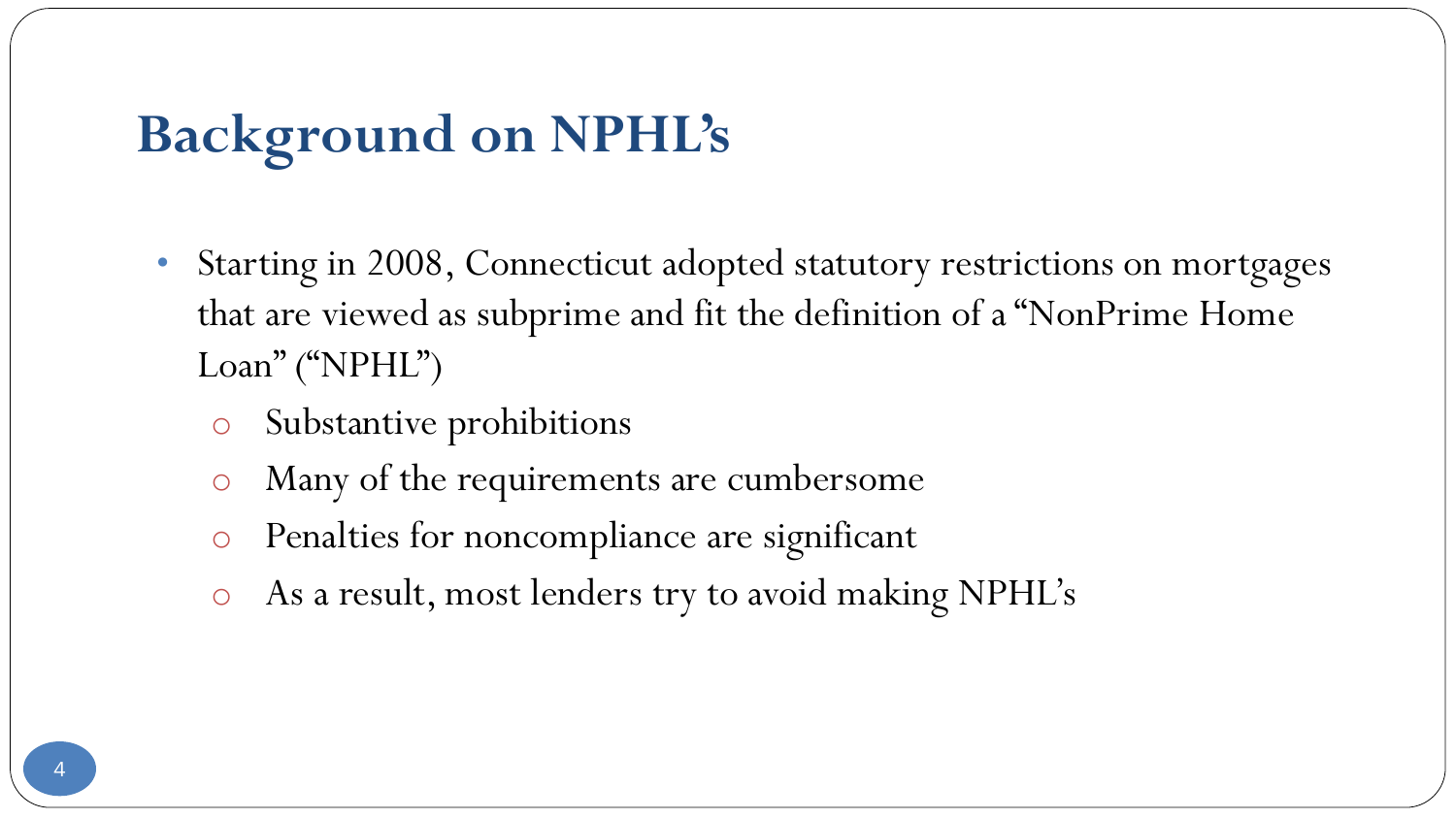### **CMBA PRIORITY – BILL PASSED Amendments to Connecticut's "NonPrime Home Loan" Provisions - Public Act 14-7**

- New Connecticut legislation amends definition of NPHL to exclude
	- o Any mortgage loan insured under Title II of the National Housing Act o Provided loan satisfies HUD's new requirements for a "Qualified Mortgage"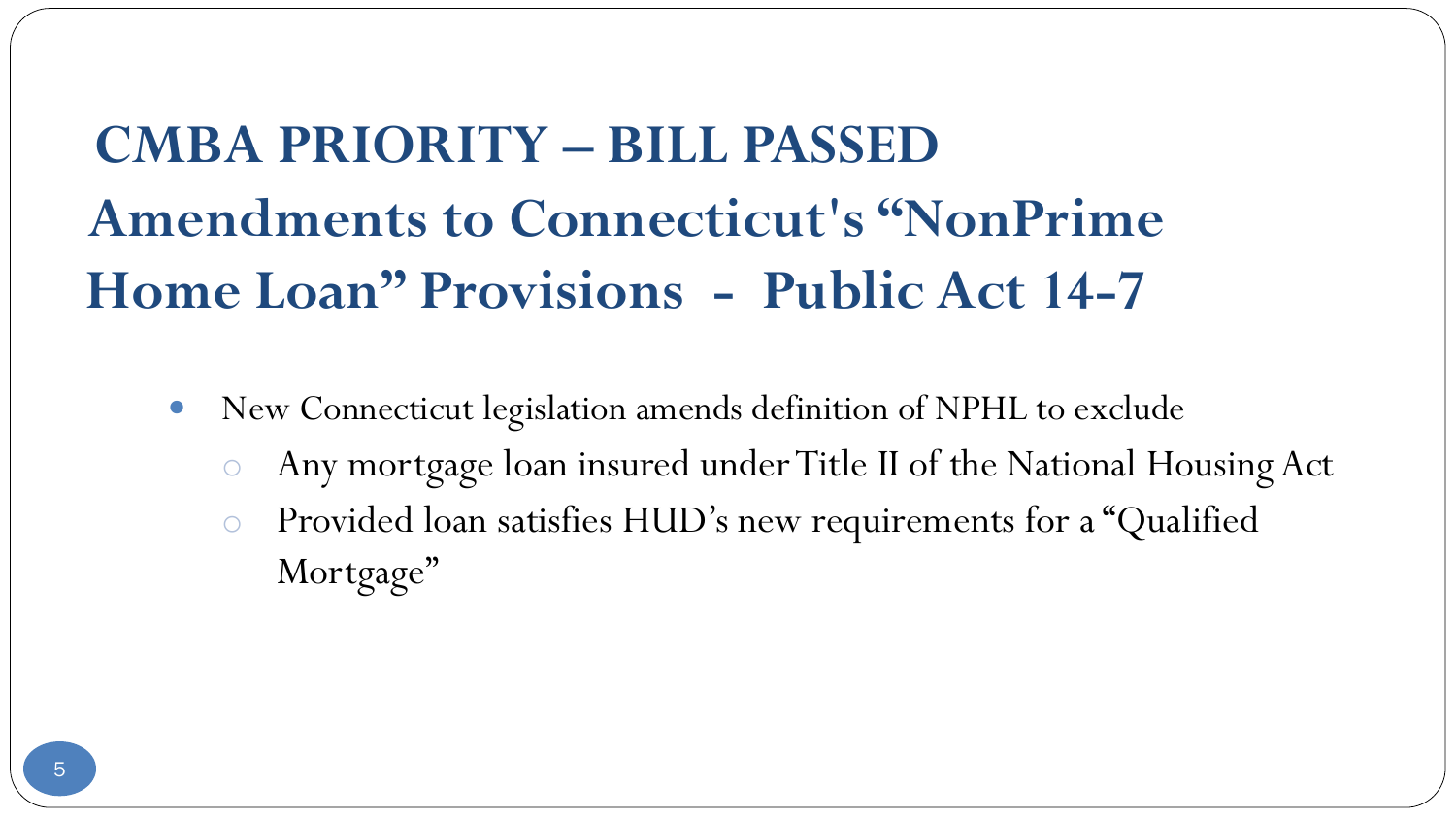### **CMBA PRIORITY – BILL PASSED An Act Concerning Credit Checks and Financial Institutions**

- S.B. 221
- Subject to certain exceptions, Connecticut law prohibits employers from obtaining credit reports on employees
	- o Banks are generally exempt
- This bill creates a broad exemption for certain other entities
	- o Including licensed mortgage lenders and brokers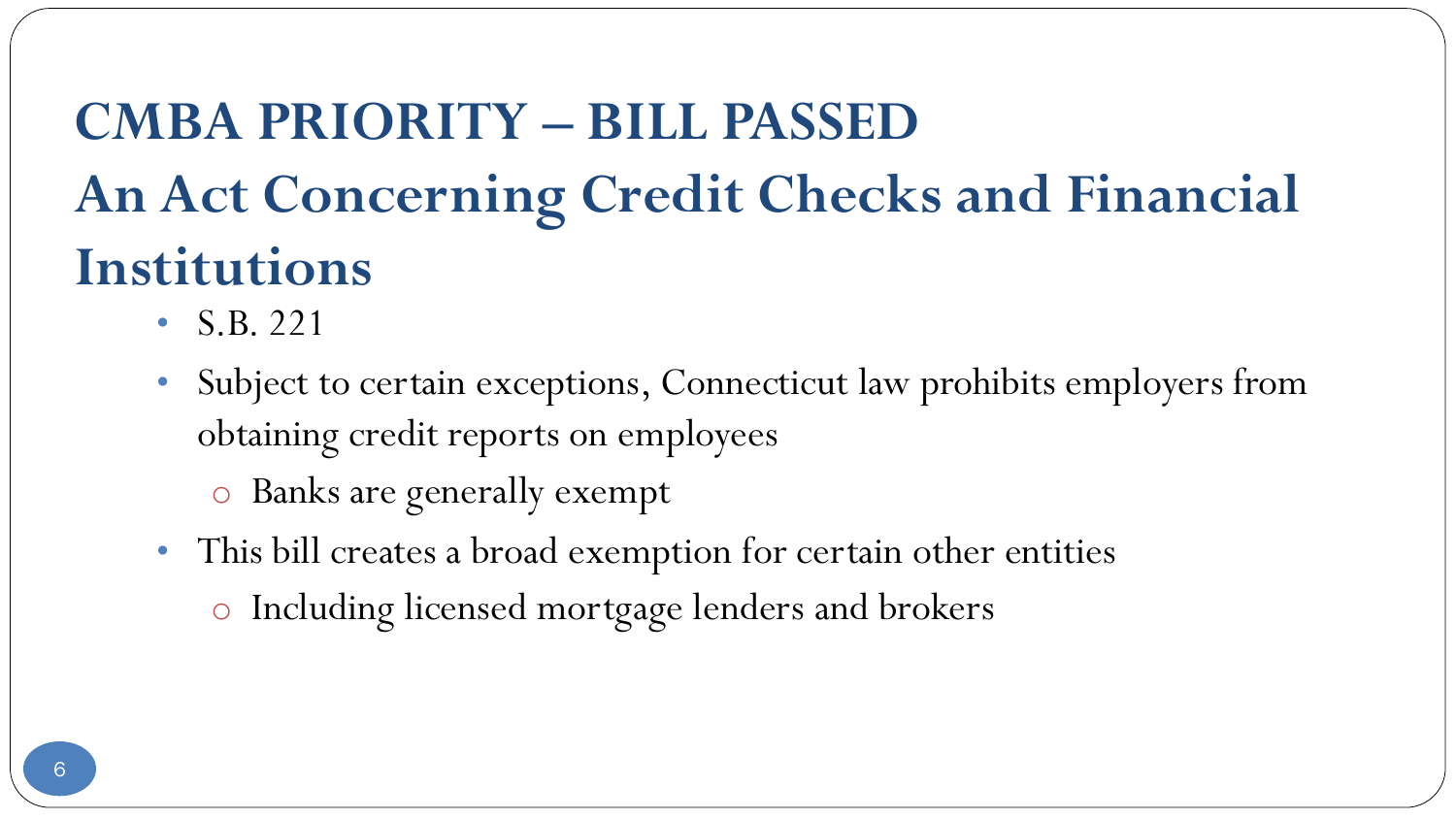### **BILL DID NOT PASS An Act Concerning Limits on Flood Insurance Policies**

- S.B. 265 -AN ACT CONCERNING LIMITS ON FLOOD INSURANCE POLICIES o The bill would have prohibited mortgage lenders from requiring homeowners to obtain flood insurance coverage in excess of the amount of the mortgage loan
- Did Not Pass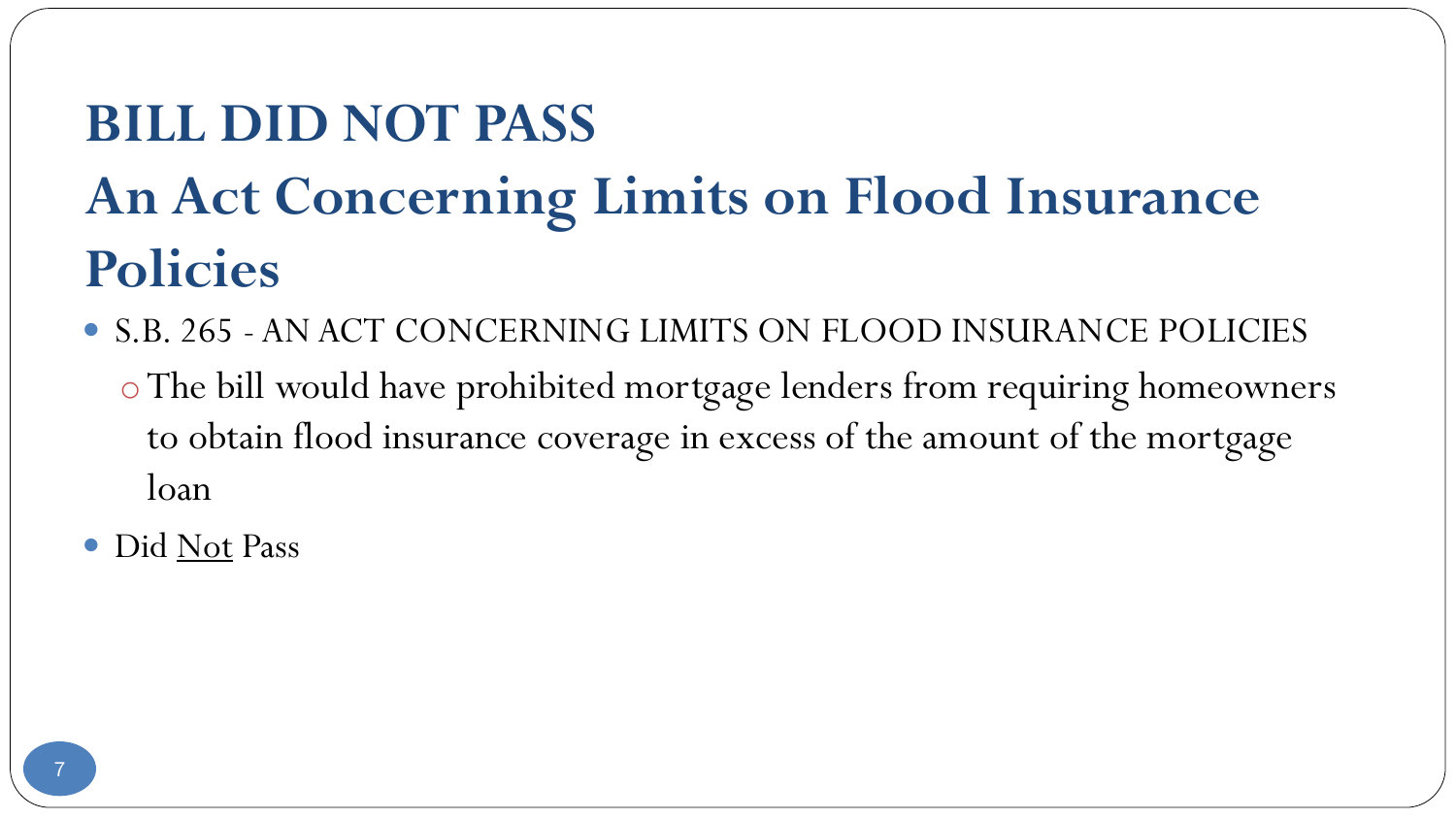#### **BILL DID NOT PASS**

### **An Act Concerning Issuance of Closing Protection Letters**

- S.B. 277 AN ACT CONCERNING THE ISSUANCE OF CLOSING PROTECTION LETTERS
	- o This bill would have required title insurers to issue closing protection letters (CPLs) for any title insurance policy insuring a lender's interest on a one-tofour unit residential building, and would have allowed them to issue CPLs for other types of residential or commercial property. The bill also would have allowed title insurers to charge a fee, approved by the Insurance Commissioner, for issuing a CPL.
- Did Not Pass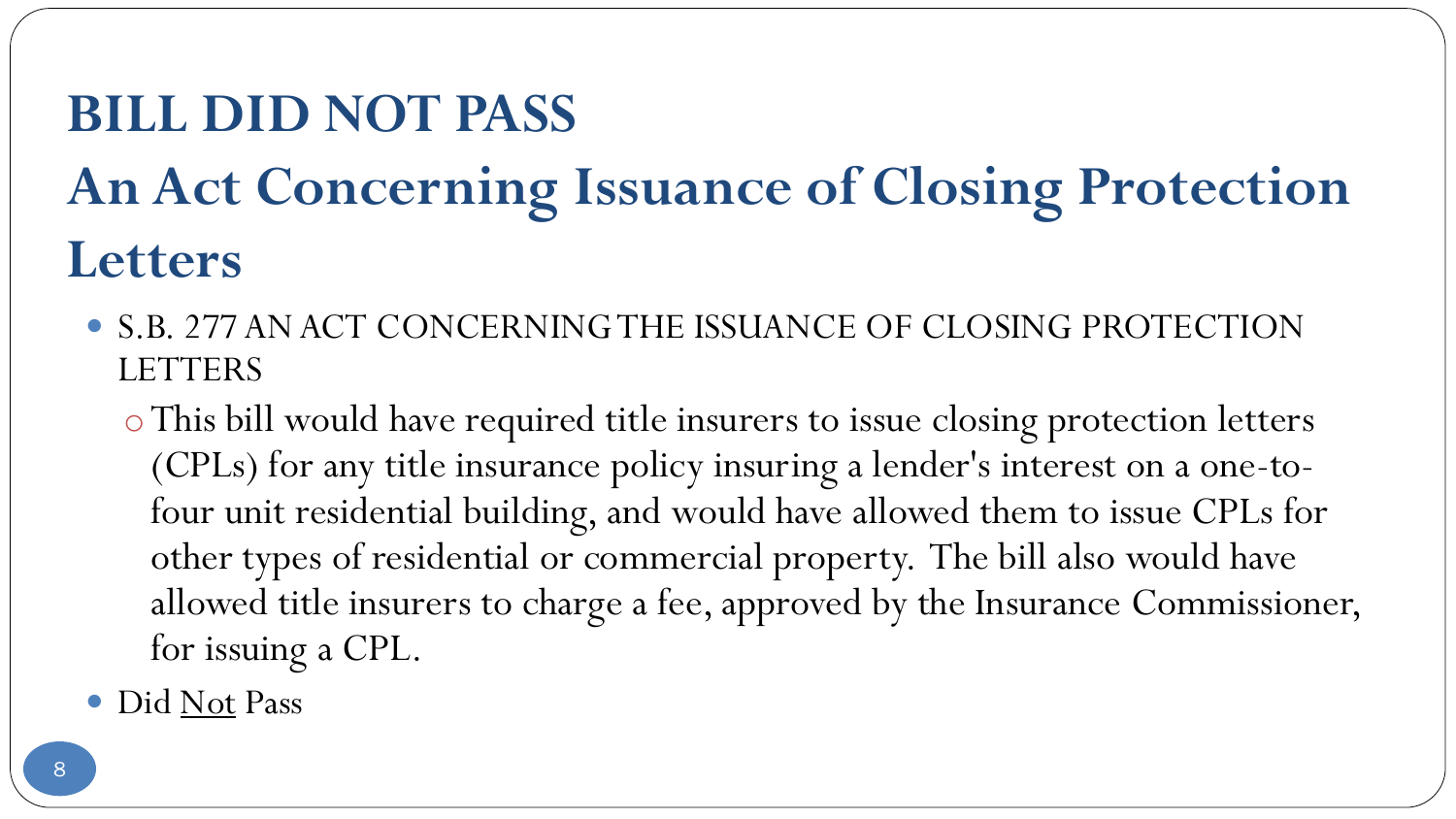# **BILL DID NOT PASS HB 5266 - An Act Concerning The Treatment Of Certified Checks As Cash For Purposes Of Real Estate Closings**

• This bill was defeated in the Joint Committee on Banks. It would have required that any bank treat a certified check as cash for the purposes of closing a real estate transaction that is occurring in the State.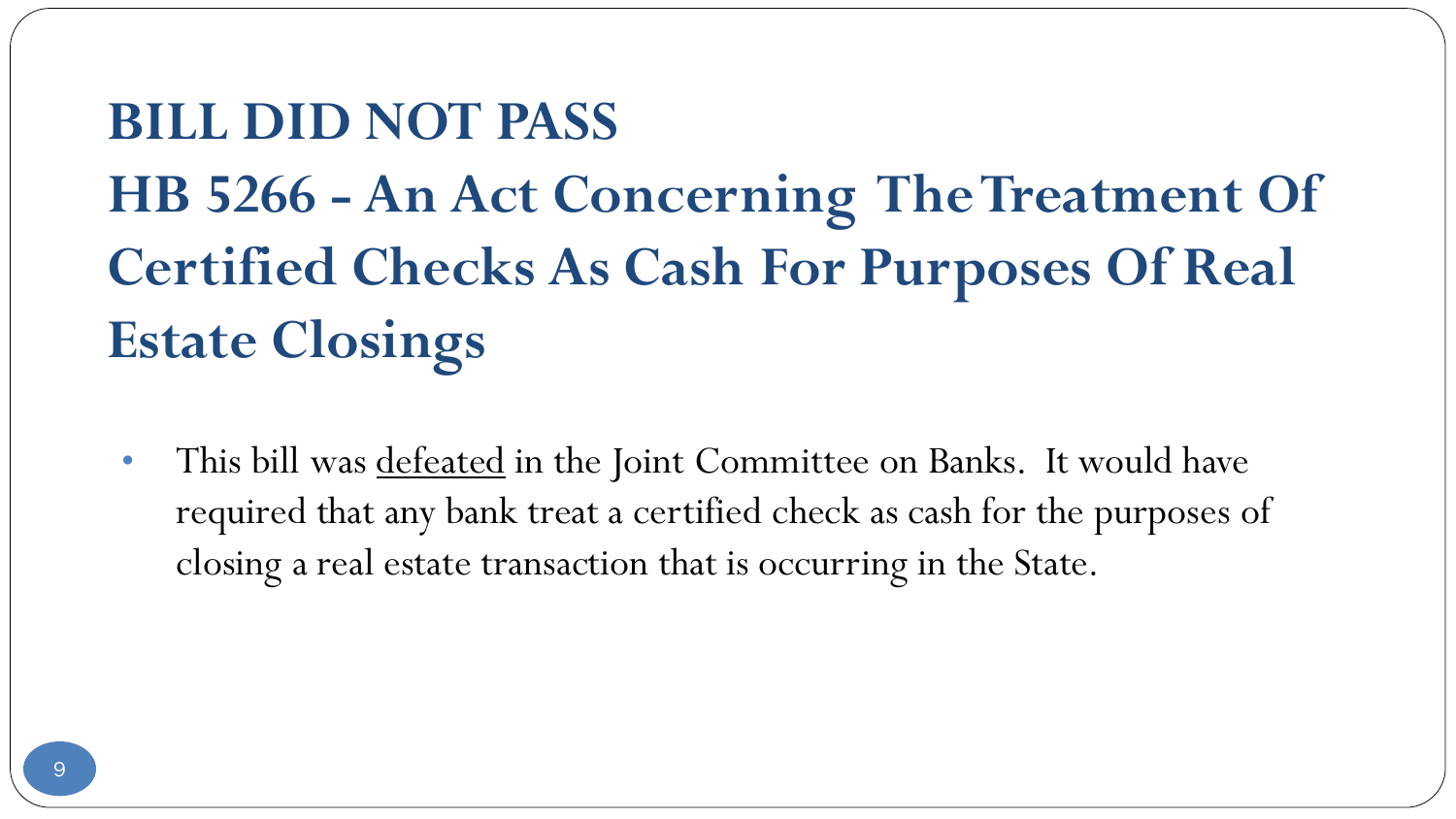### **BILL DID NOT PASS SB 130 - An Act Concerning The Payment Of First Or Secondary Mortgage Loan Proceeds By Wire Transfer**

• This bill was defeated in the Joint Committee on Banks. The bill would have required any entity who is wiring funds for the purpose of a real estate transaction in Connecticut to wire such funds no later than the date and time of the closing.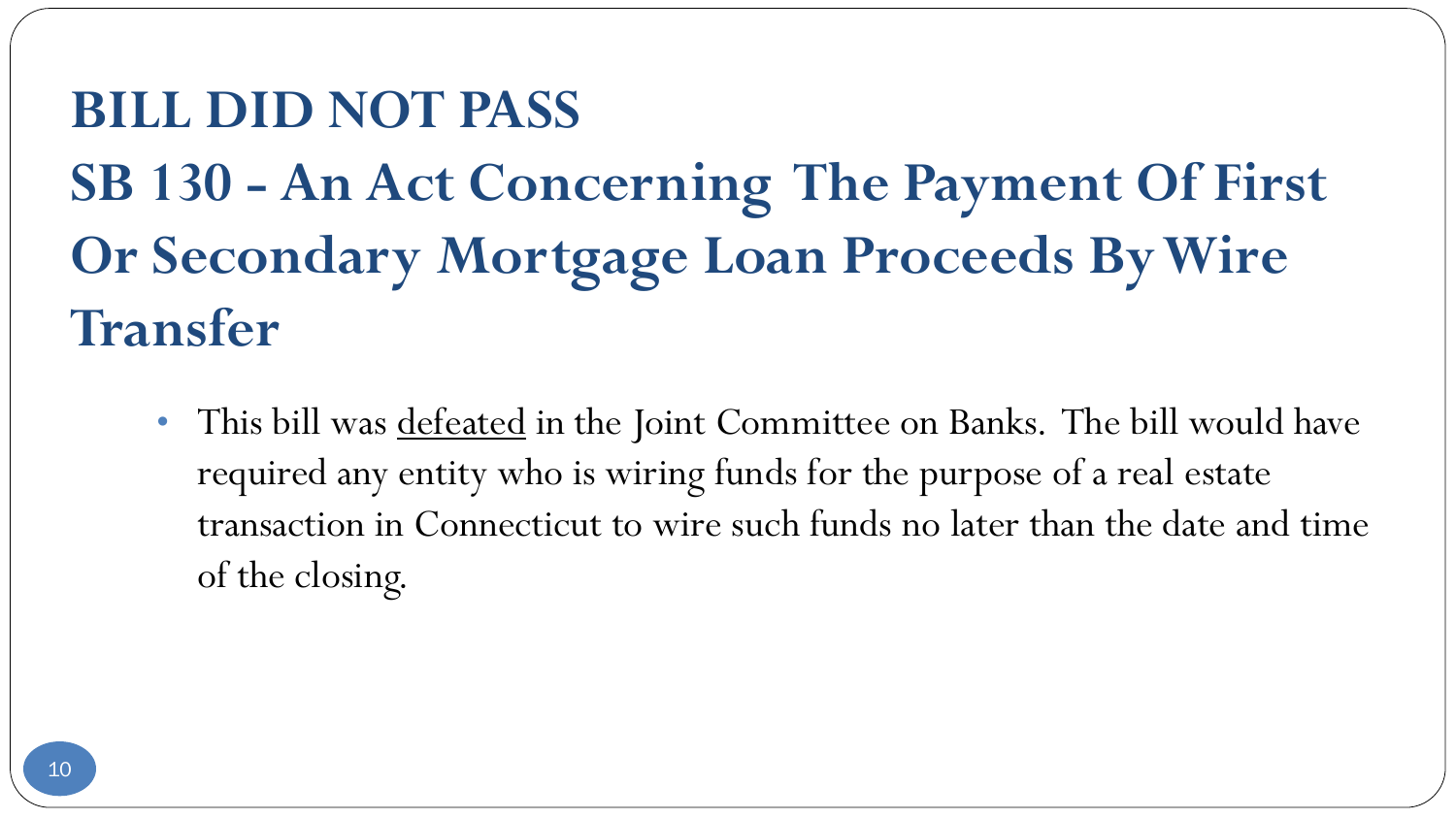# **MAJOR CHANGES OF CONCERN SB 427 - An Act Concerning Smoke And Carbon Monoxide Detectors In Certain Residential Buildings At The Time The Title Is Transferred**

Public Act 14-219 awaits the Governor's signature. Under existing law, before transferring title to a one- or two-family dwelling issued a new occupancy building permit before October 1, 2005, the transferor must give the transferee an affidavit certifying that the:

- (a) permit was issued on or after October 1, 1985 or (b) building is equipped with smoke detection and warning equipment (smoke detectors) and
- building is either (a) equipped with carbon monoxide (CO) detection and warning equipment (CO detector) or (b) does not pose a risk of CO poisoning because it does not have a fuel-burning appliance, fireplace, or attached garage.

Under this bill, nothing in the affidavit shall constitute a warranty beyond the transfer of title.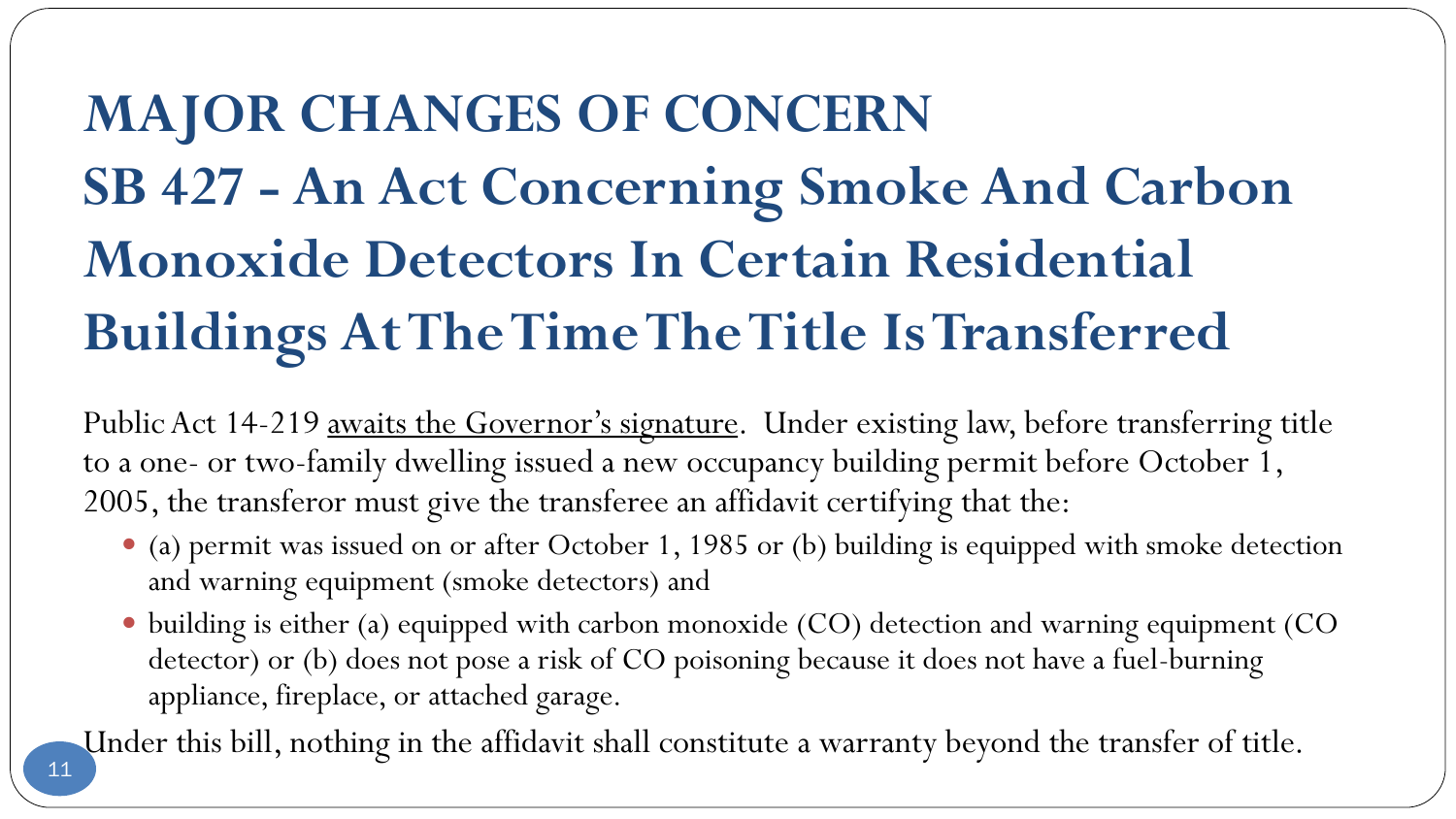#### **MAJOR CHANGES OF CONCERN**

#### **SB 427 - An Act Concerning Smoke And Carbon Monoxide Detectors… (Cont)**

- For residences requiring an affidavit, the bill eliminates a prohibition on the smoke and CO detectors exceeding the standards under which they were tested and approved. As under existing law:
	- the CO detector must be able to show the amount of CO present as a reading in parts per million,
	- the smoke detector must be able to sense visible or invisible smoke particles,
	- the smoke detector must be installed in the immediate vicinity of each bedroom, and
	- both the CO and smoke detectors may be battery-operated and must be (a) installed in accordance with the manufacturer's instructions and (b) capable of providing an alarm suitable to warn occupants, when activated.
	- By law, a transferor who fails to provide the affidavit must credit the transferee with \$250 at closing.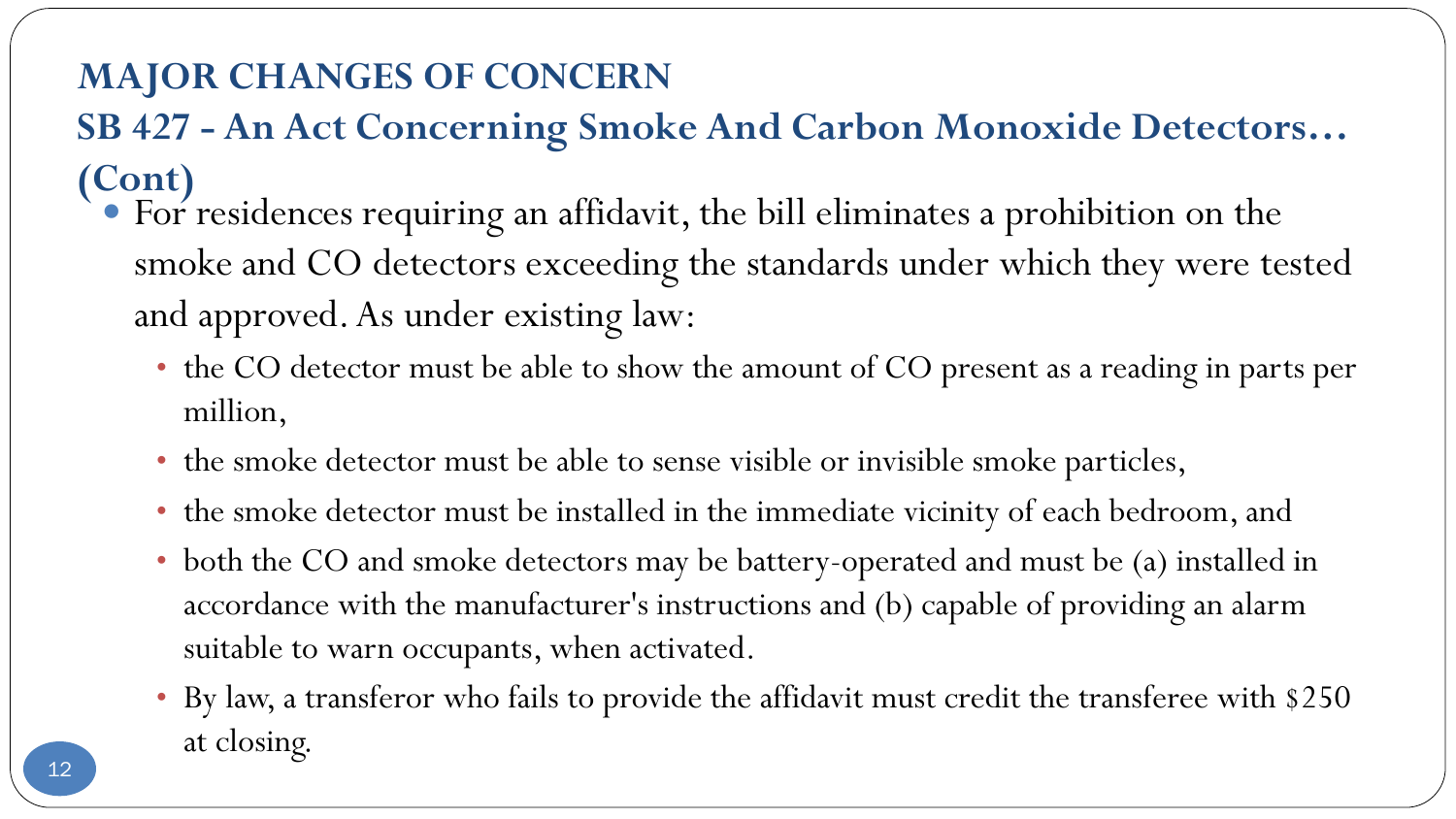**MAJOR CHANGES OF CONCERN Task Force on Reverse Mortgages**

- Section 51 of P.A. 14-89 (HB 5353)
- Effective From Passage
- Act Establishes a Task Force to Study "Reverse Mortgage Industry Practices" o Including "Best Practices" Related to "Consumer Protection"
- Report to Be Submitted to Banks Committee and Committee on Aging By January 1, 2015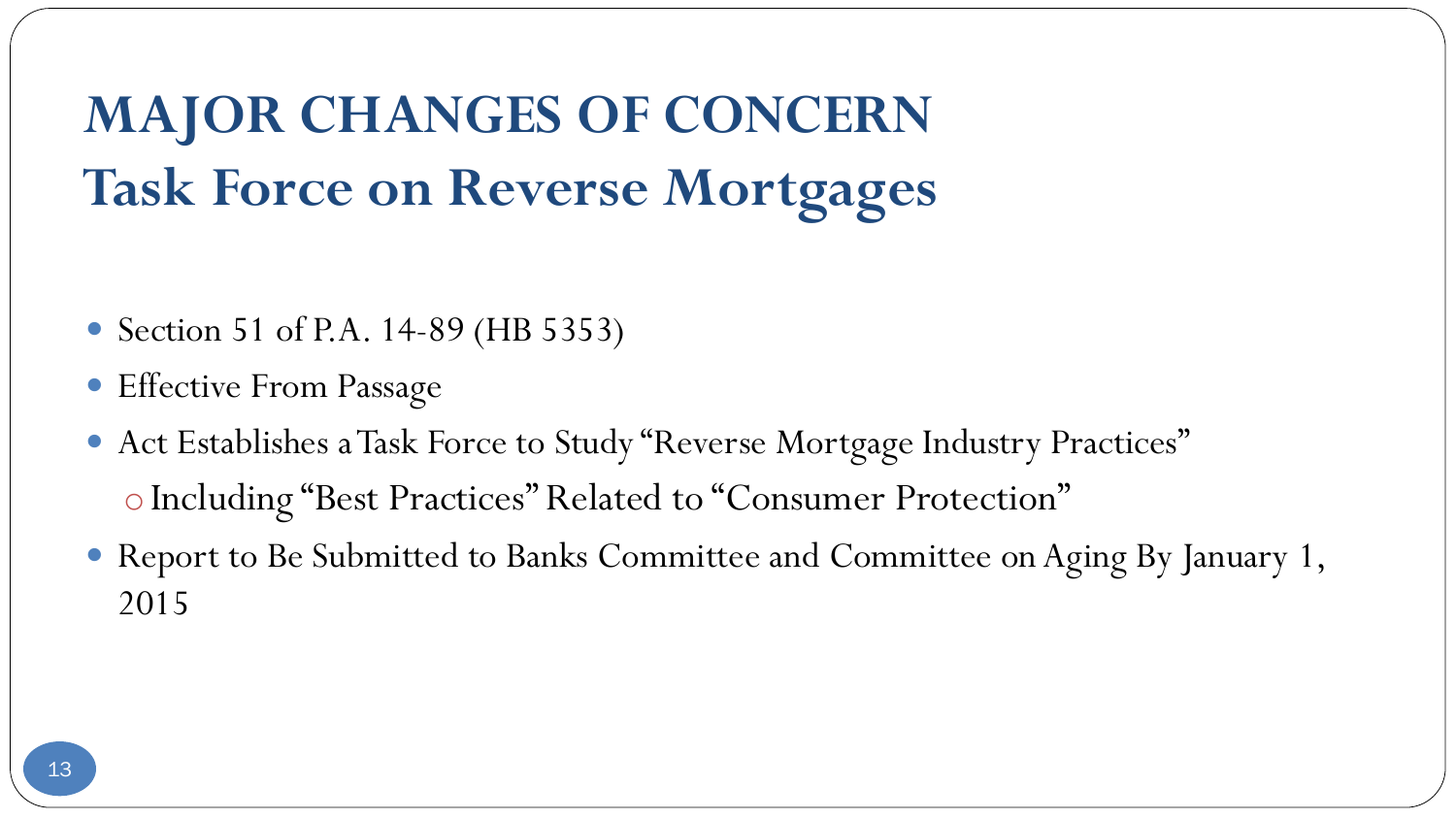# **MAJOR CHANGES OF CONCERN New requirement for "Certificate of Good Standing"**

- Section 21 of Public Act 14-7 SB 283 o Signed by the Governor
- Effective July 1, 2014
- Very poorly conceived provision
- Generally acceptable to "Mortgagees" (mortgage holders or services) covered by the mediation statutes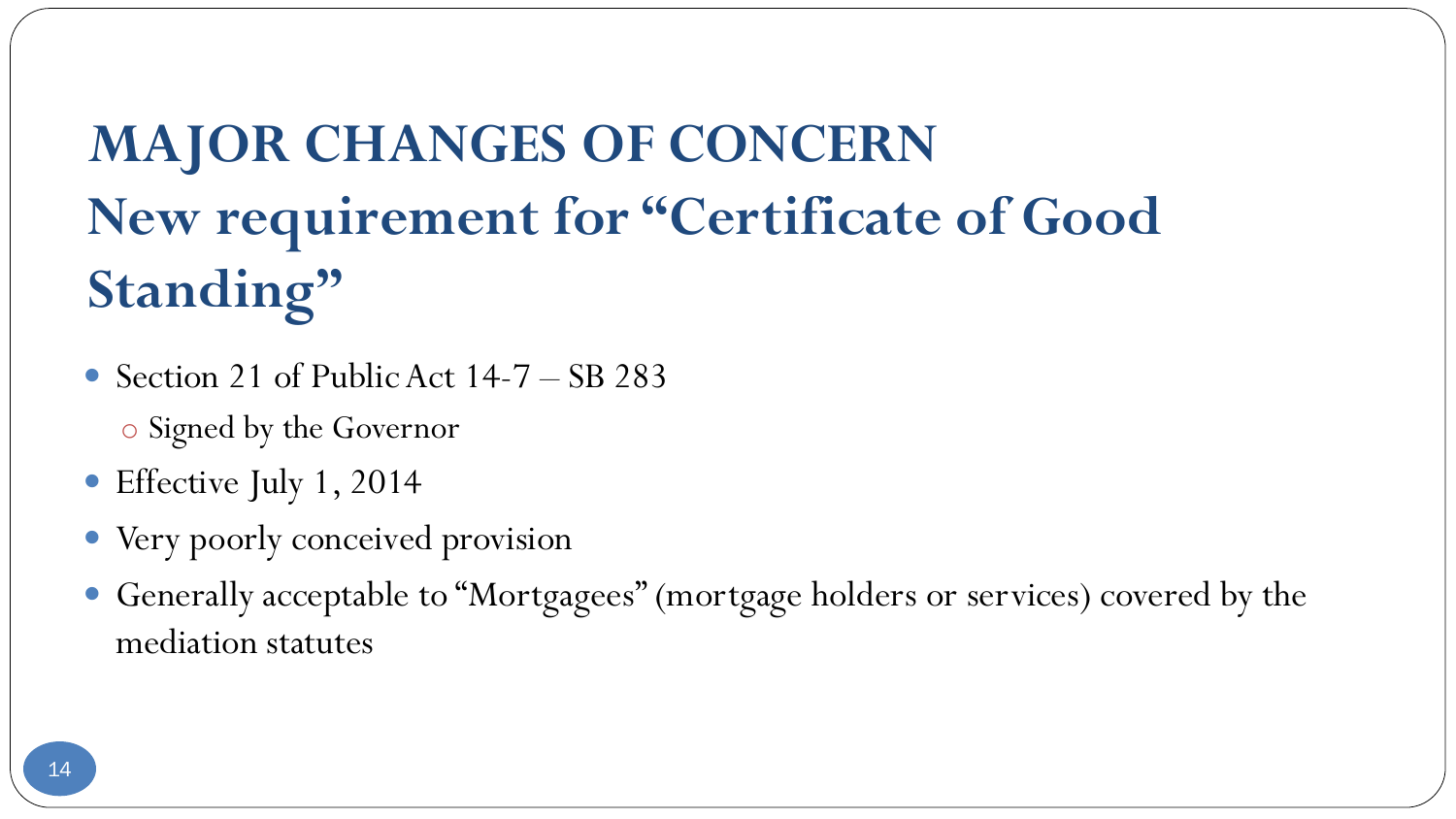# **MAJOR CHANGES OF CONCERN New requirement for "Certificate of Good Standing" (cont.)**

- Requires Mortgagee to provide homeowner with "Certificate of Good Standing"
- But only if the homeowner
	- o Has "successfully completed" the foreclosure mediation program; and
	- o Has "remained current on mortgage payments for a period of three or more years following the completion of such program"
- "Certificate of Good Standing" means "A letter stating that the mortgagor has paid each mortgage payment in a timely fashion, as determined by the 15 mortgagee."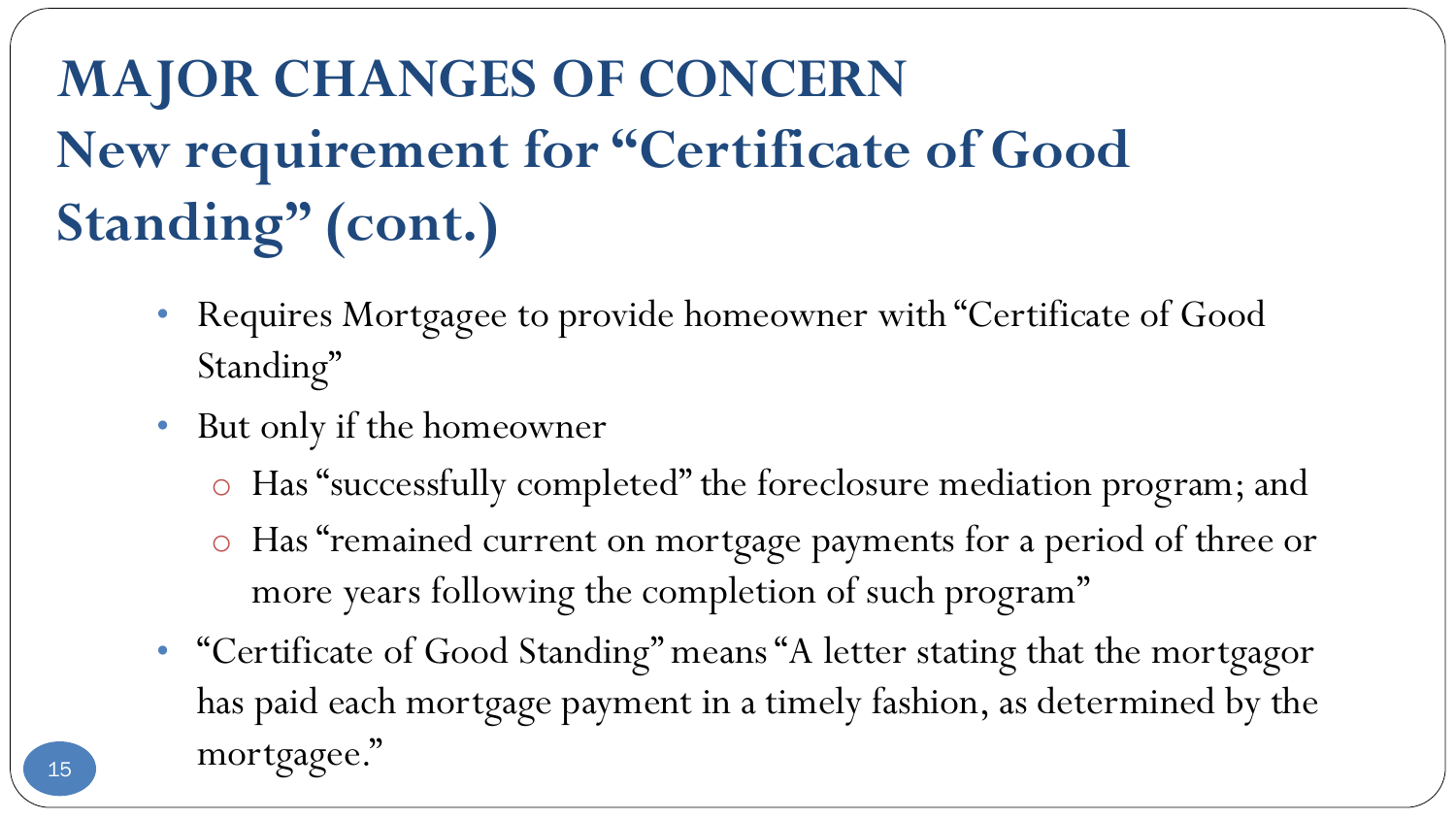### **MAJOR CHANGES OF CONCERN New Mortgage Servicing Provisions**

- Public Act 14-89 (Sections 1 through 20) (HB 5353)
- Effective October 1, 2014
- On and after January 1, 2015 no person shall act as a "mortgage servicer" without first obtaining a license from the Banking Commissioner
- Amends existing mortgage escrow requirements
- Plus adds significant new provisions governing "Mortgage Servicers" and mortgage servicing activities
- Sponsored by Banking Department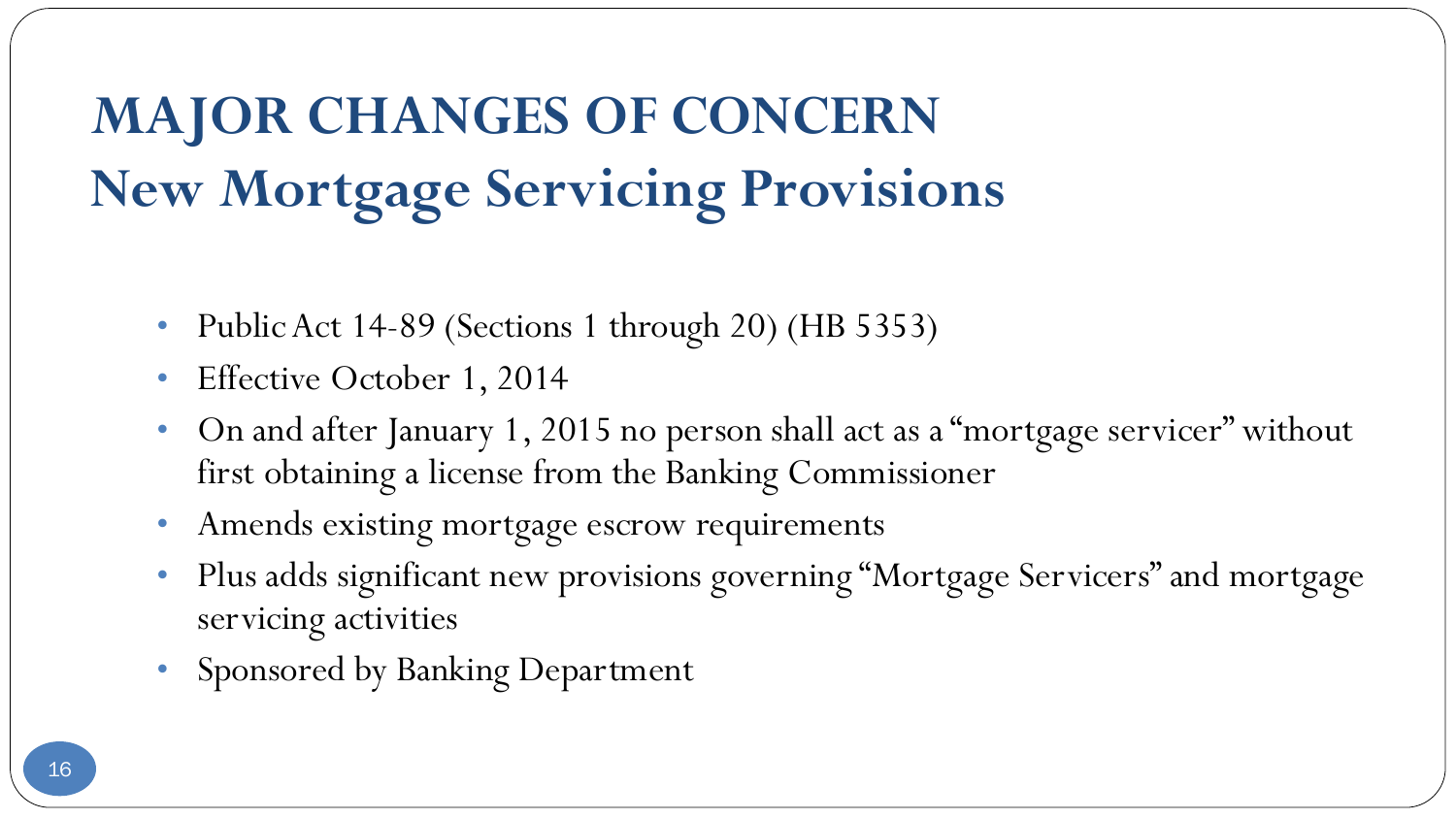# **MAJOR CHANGES OF CONCERN New Mortgage Servicing Provisions (cont.)**

- Amends the coverage provisions of the existing statutes that govern the administration of escrow accounts
	- o Existing law applies to "First Mortgage Loans"
	- o Now amended to apply to "Residential Mortgage Loans"
		- Regardless of lien priority
		- Now clearly limited to consumer purpose loans
		- Secured by "Dwelling" as defined under TILA
		- Or secured by real property upon which a dwelling is constructed or intended to be constructed
- Now also covers home equity conversion mortgages and reverse mortgages
	- No new exemptions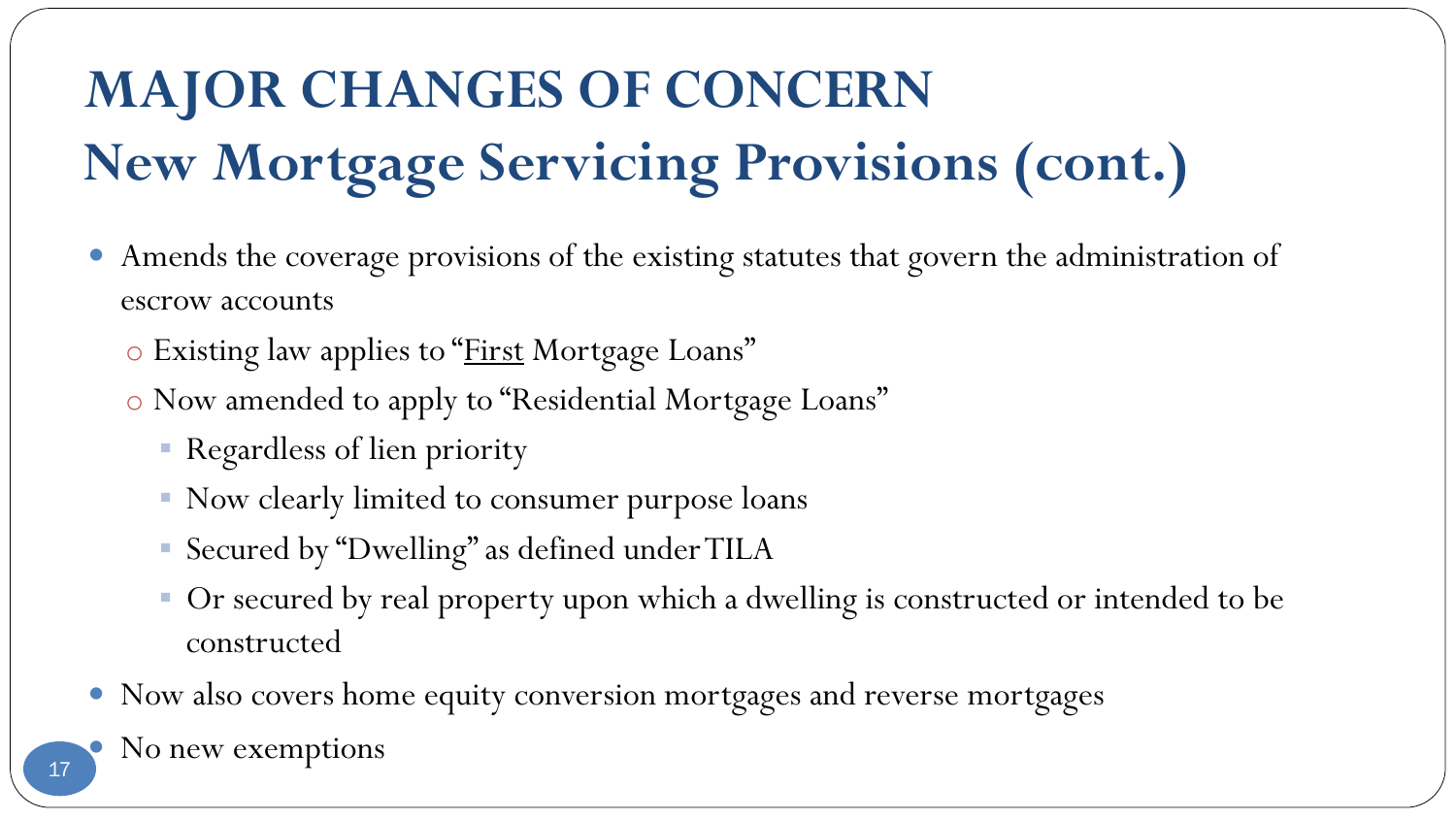### **MAJOR AREAS OF CONCERN New Mortgage Servicing Provisions (cont.)**

- The CMBA was successful in eliminating a number of the most onerous requirements and prohibited practices however, the Act contains many new requirements and prohibited practices, including (for example):
	- Misrepresenting or omitting any material information in connection with servicing
	- Recklessly applying loan payments to outstanding balances
	- Recklessly applying payments to escrow accounts
	- Force-Placing hazard or flood insurance on the property when the servicer "Knows or Has Reason to Know" that homeowner has "an effective policy for such insurance"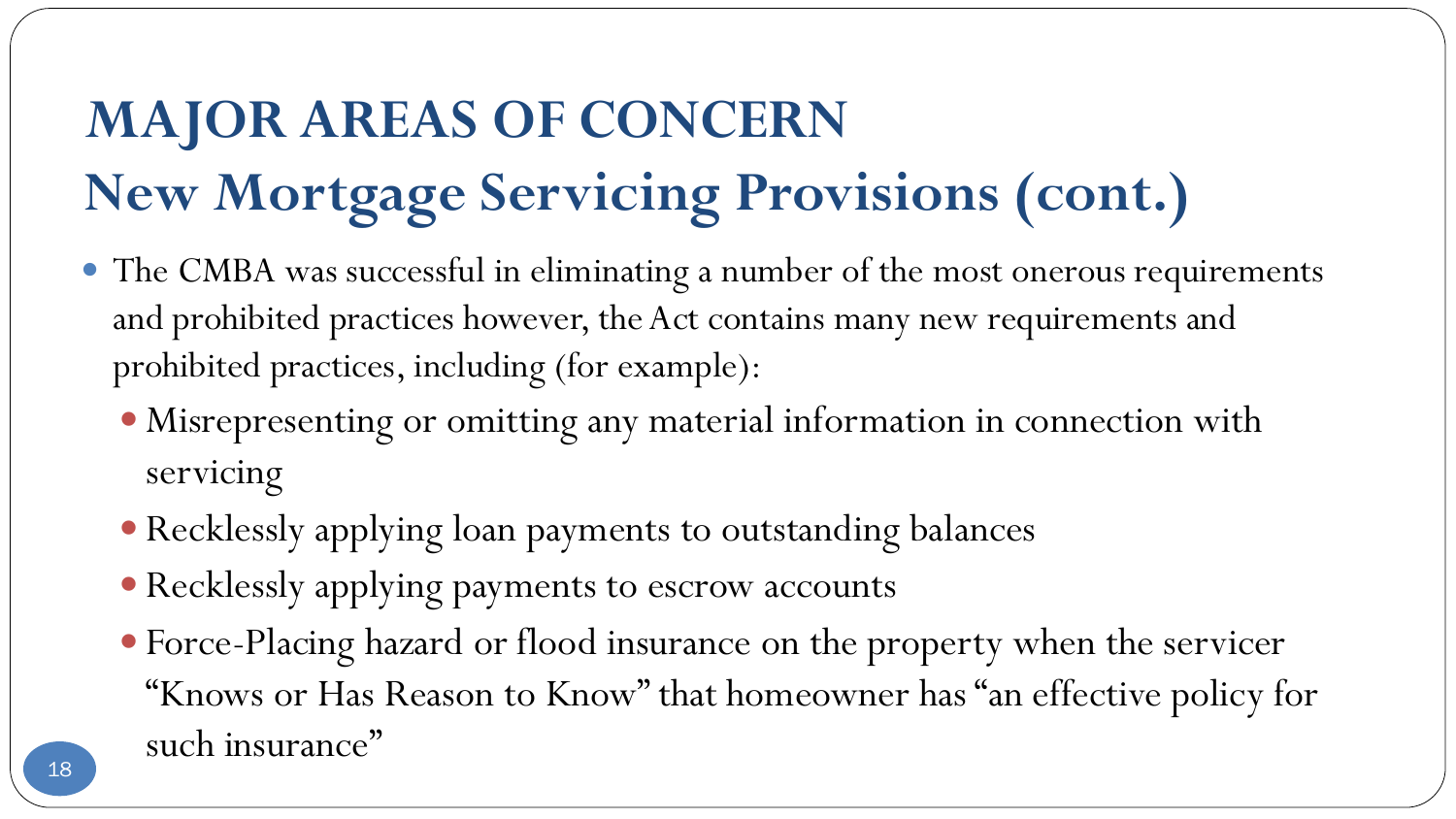### **MAJOR AREAS OF CONCERN New Mortgage Servicing Provisions (cont.)**

- Additional prohibited activities
	- oKnowingly or recklessly providing inaccurate information to a credit bureau o Failing to report both favorable and unfavorable payment history to credit bureaus
	- oCollecting a late fee that is
		- "Based on an amount greater than the past due amount"
		- Deducted from any regular payment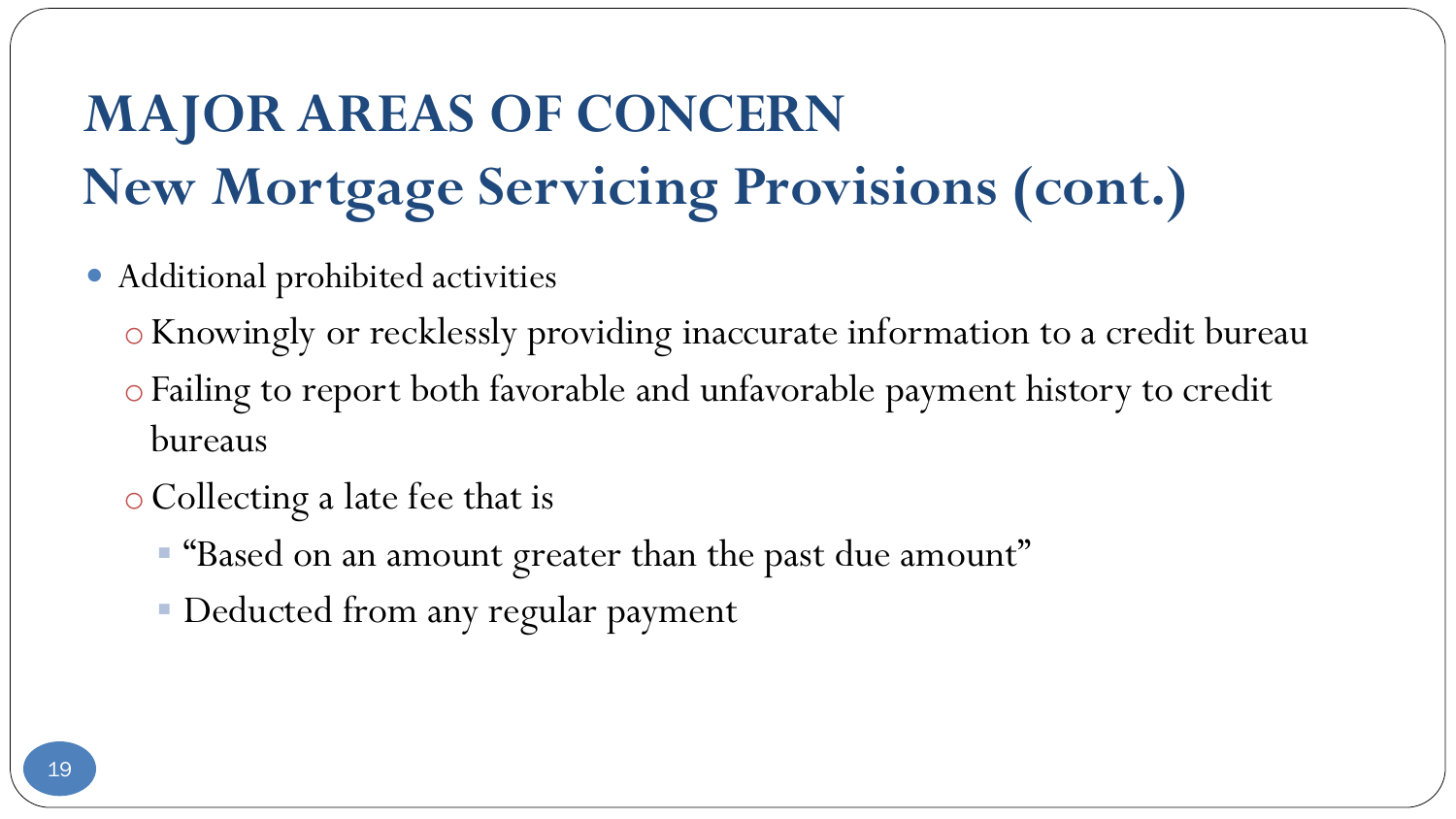# **MAJOR AREAS OF CONCERN Enhancements to Educational Requirements For Licensed Originators**

- Section 36 of Public Act 14-89 (HB 5353)
- Effective October 1, 2014
- Expands the prelicensing education requirements for licensed originators o 21 total hours of approved educational courses
	- **Previously 20**
	- o Adds 1 hour "of relevant Connecticut law"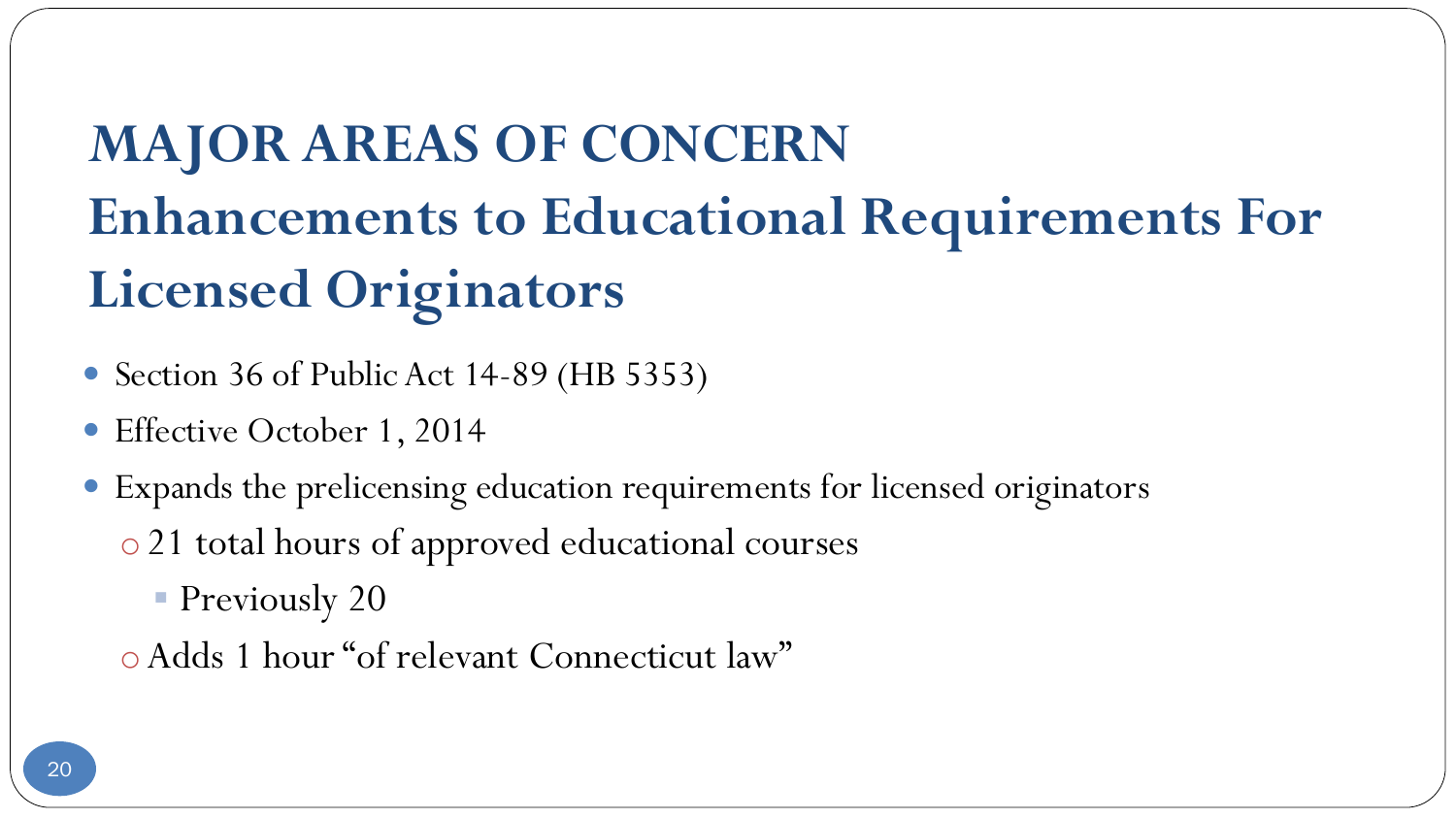### **MAJOR AREAS OF CONCERN New "Market Sale Foreclosure" Legislation**

- Public Act 14-84 An Act Concerning An Optional Method of Foreclosure (HB 5514)
- Effective January 1, 2015
- Legislation creates a brand new type of foreclosure action in Connecticut
	- Spearheaded by realtors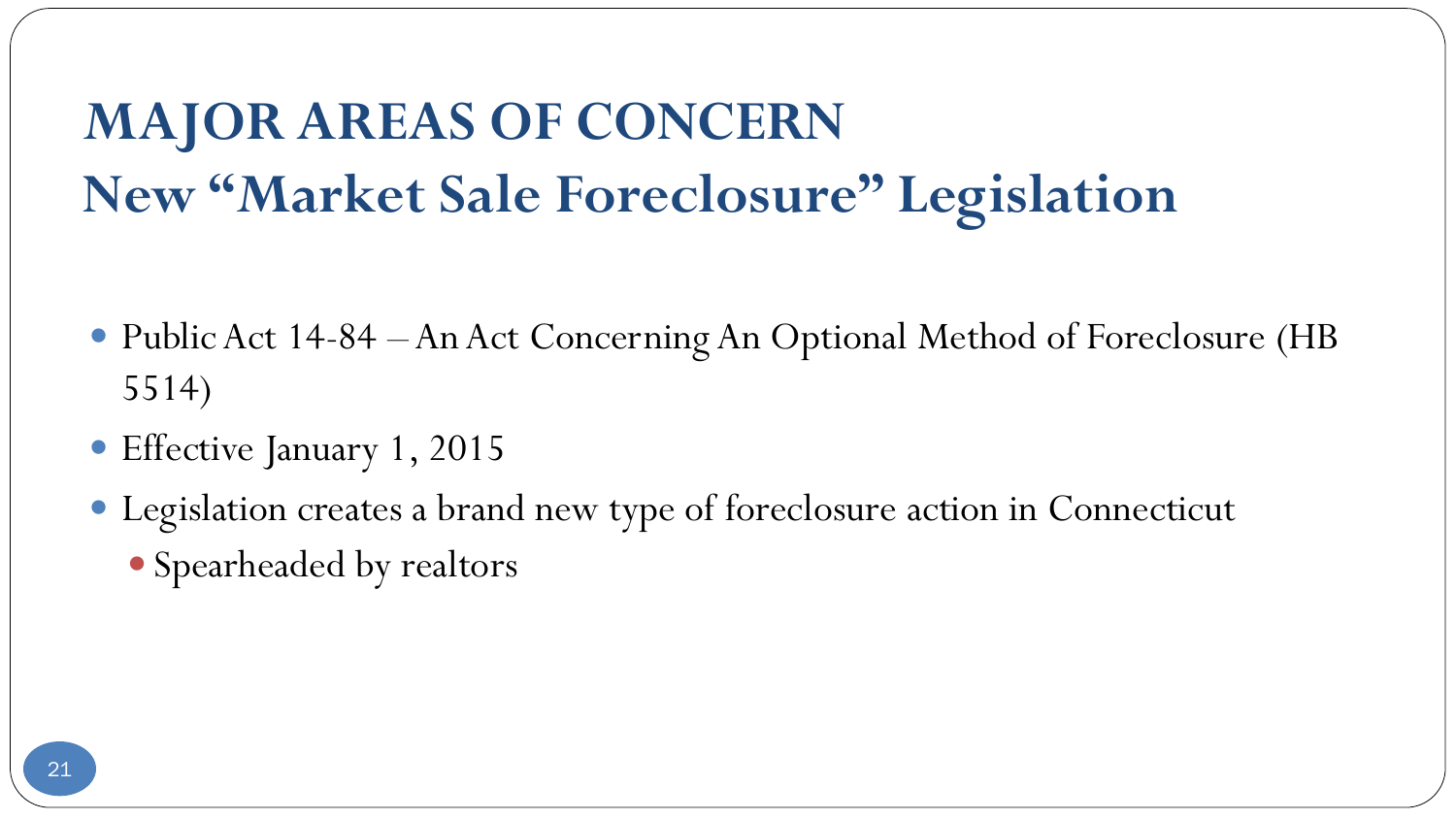- Long political road
	- o Realtors started legislative push two years ago
	- o Banking Commissioner convened task force in fall of 2013
		- Bankers included
	- o CMBA held fast on two key principles
		- **Lender must retain discretion when deciding whether to pursue** foreclosure option
		- The legislation must not add further delays or additional expenses to the Connecticut foreclosure process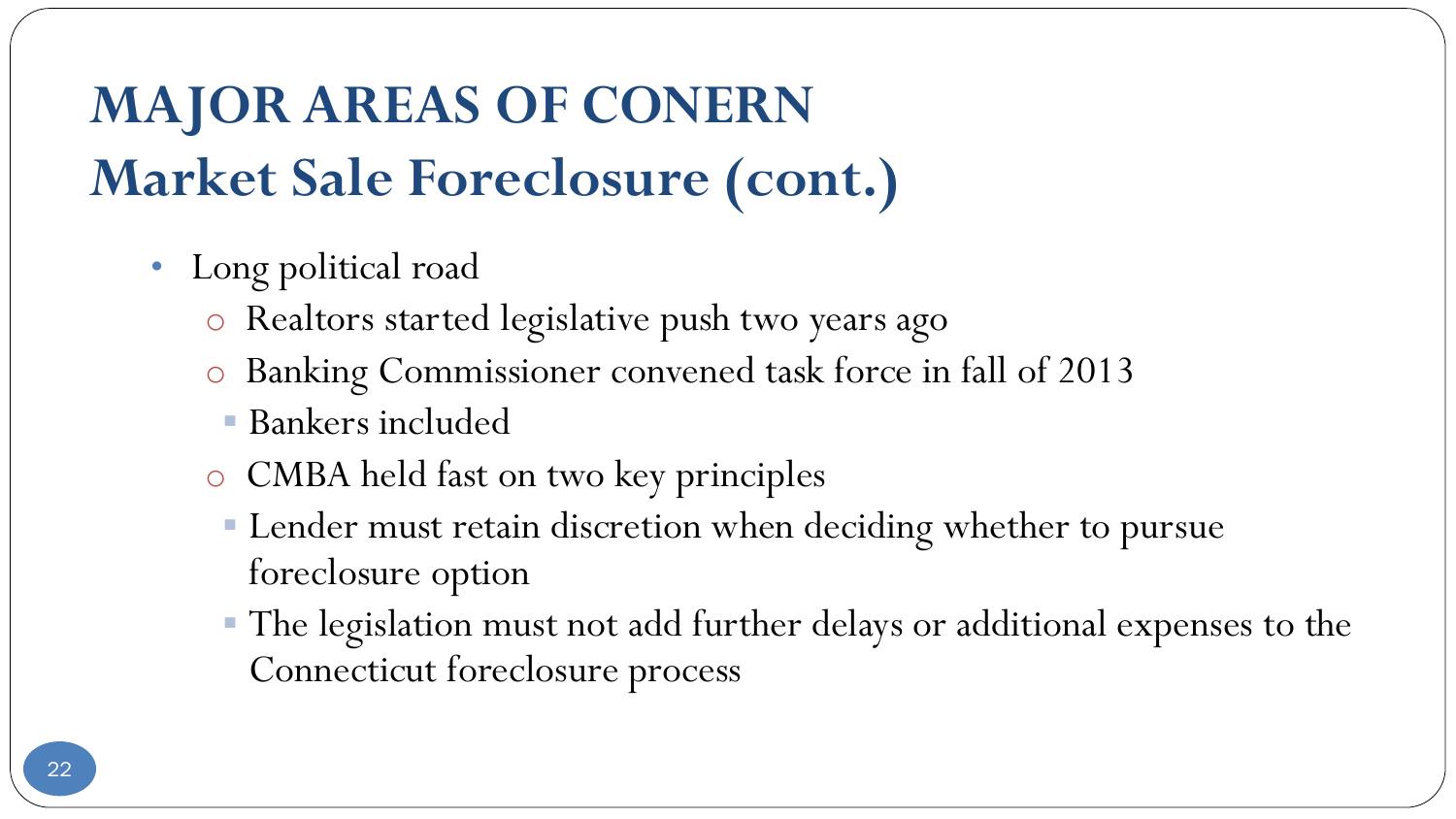- Public Act14-84 adds new "Foreclosure By Market Sale" option
- This new option applies to:
	- o 1-4 family owner-occupied
	- oOnly properties in which there is no equity
	- o Both owner and lender must agree to this option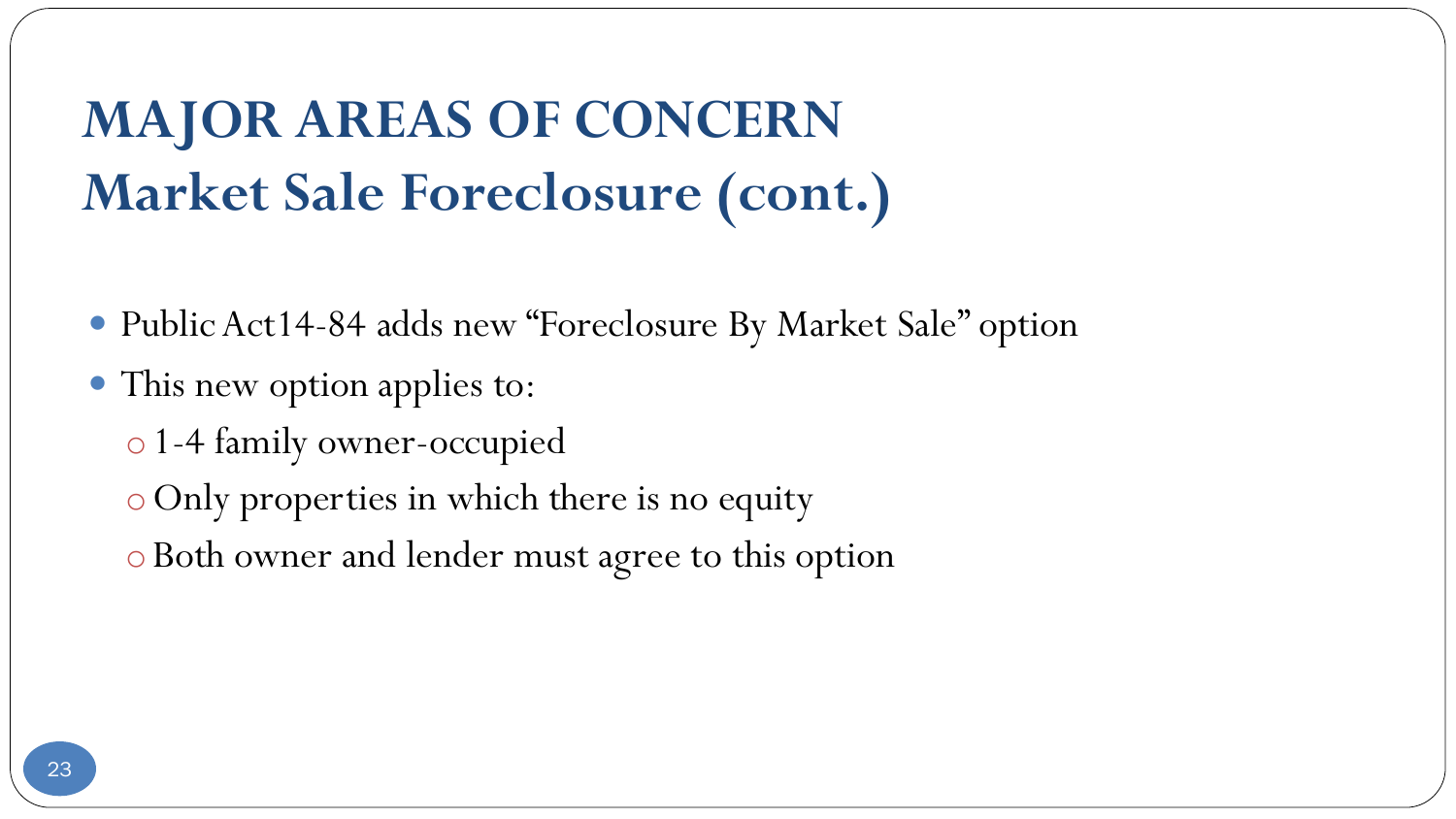- Lender is required to do the following:
	- o Inform the borrower at 60-day that this option may be available to them
	- o Provide an affidavit asserting that notice above was provided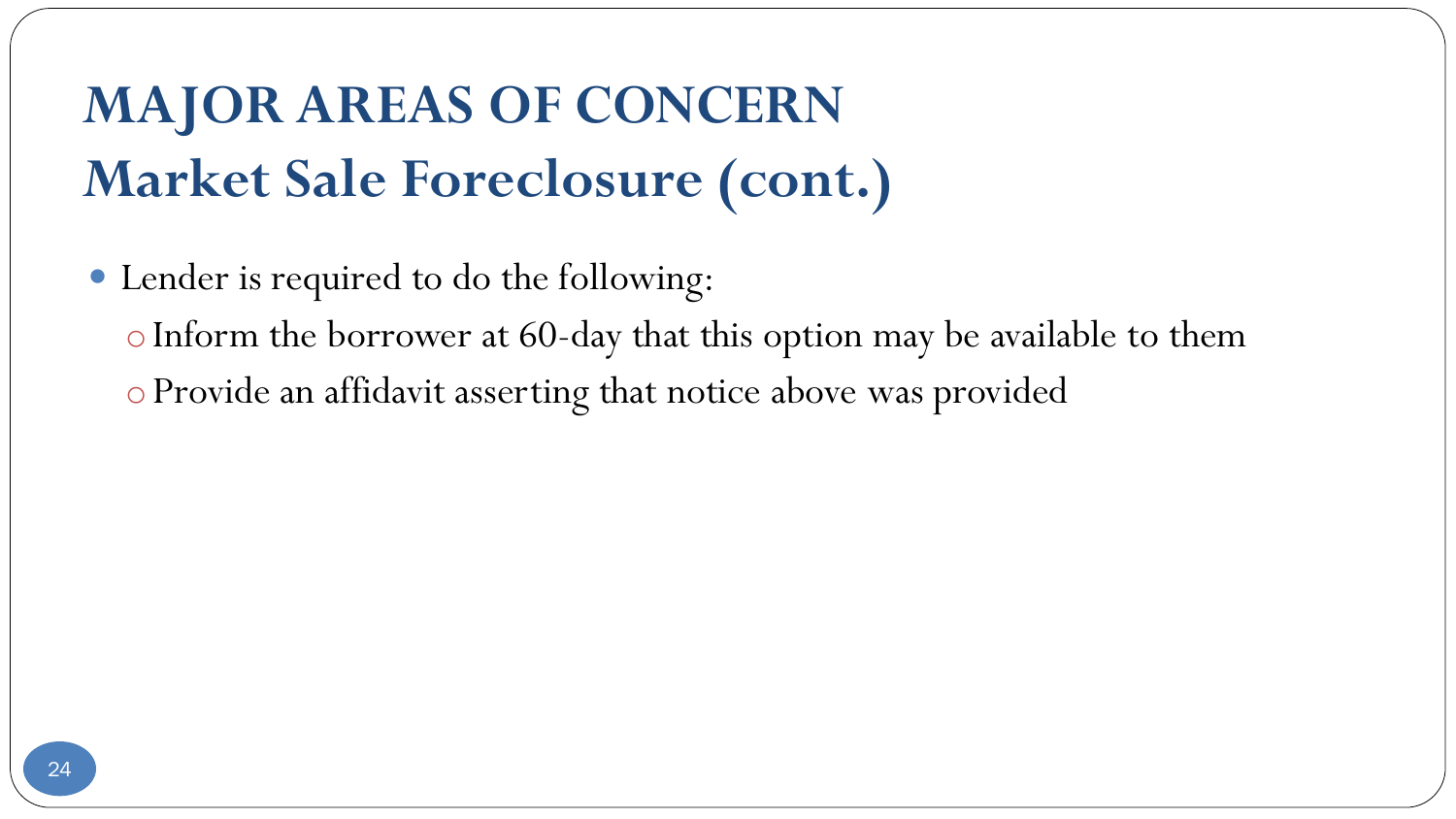- If homeowner and lender agree to a market sale, a real estate agent is hired to market the property
- If an offer is made that is agreeable to both borrower and lender, all parties go before a judge to request a market sale foreclosure
- At any time prior to seeking court approval either party can opt out without penalty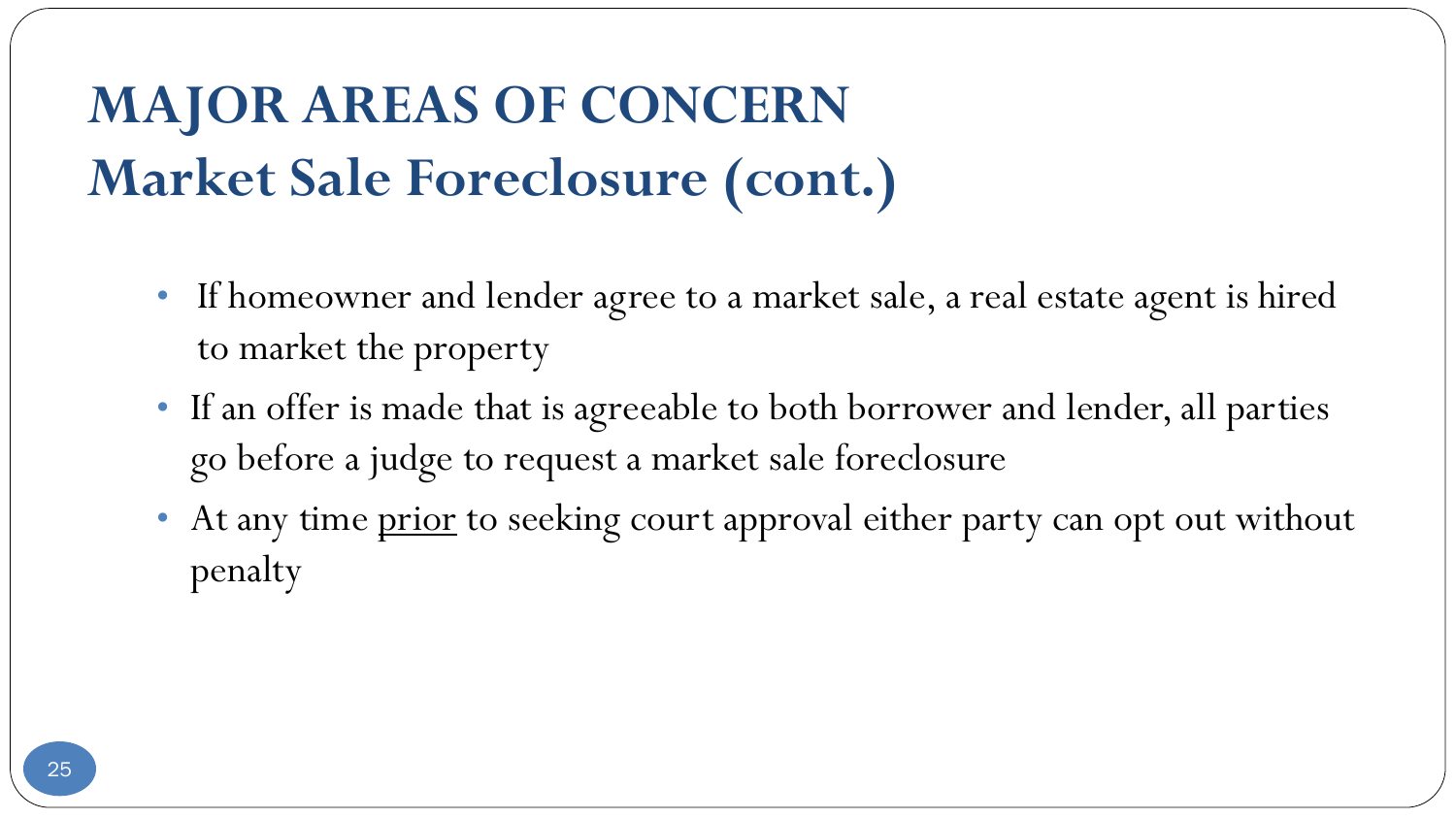- Junior lien holders only have option to offer sale price to protect their lien
- Unclear how more senior lien holders are treated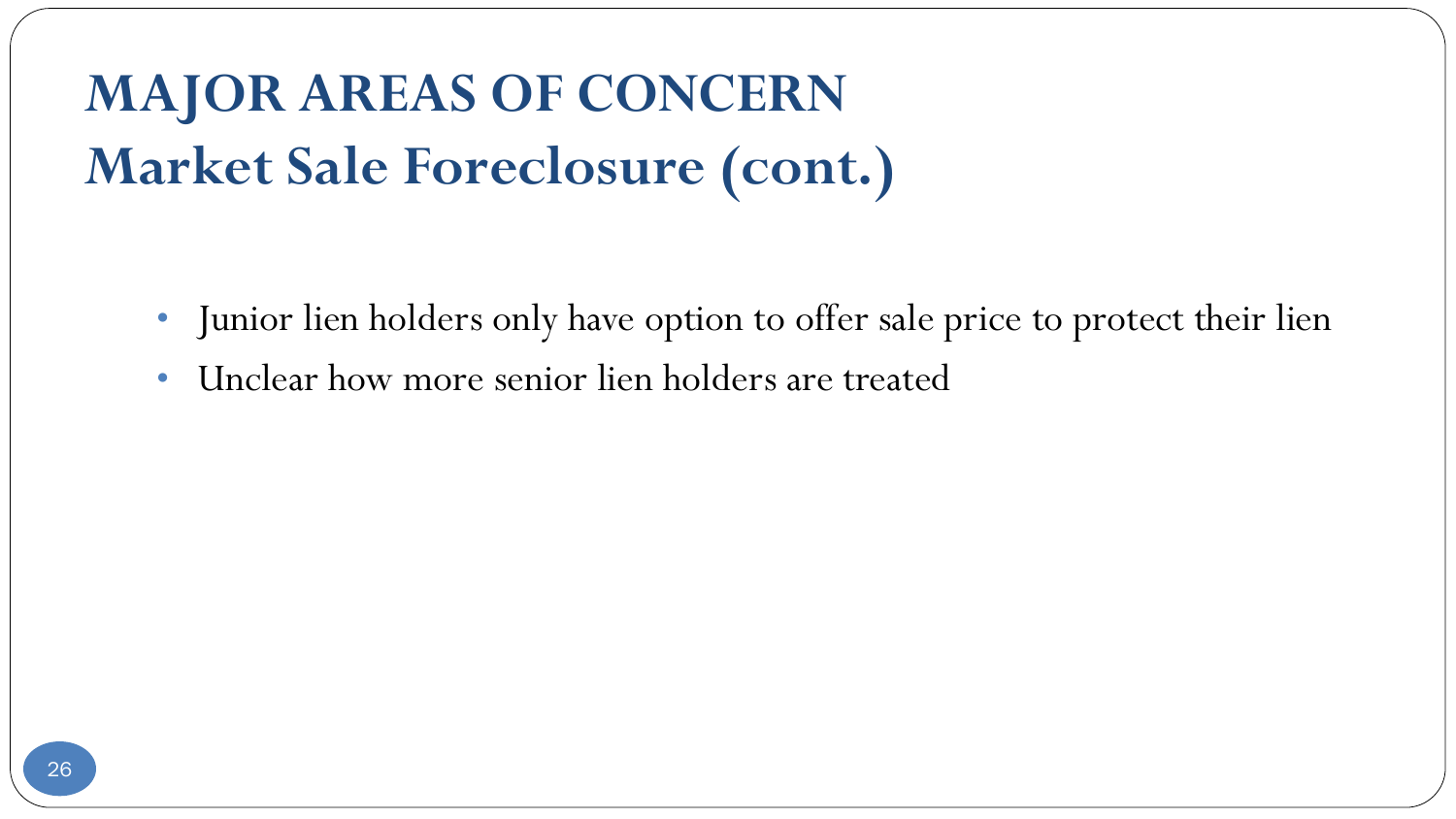- Intent of law was to prohibit any borrower from using foreclosure mediation if they opted for market sale
- Language is now unclear if sale falls through due to no part of the borrower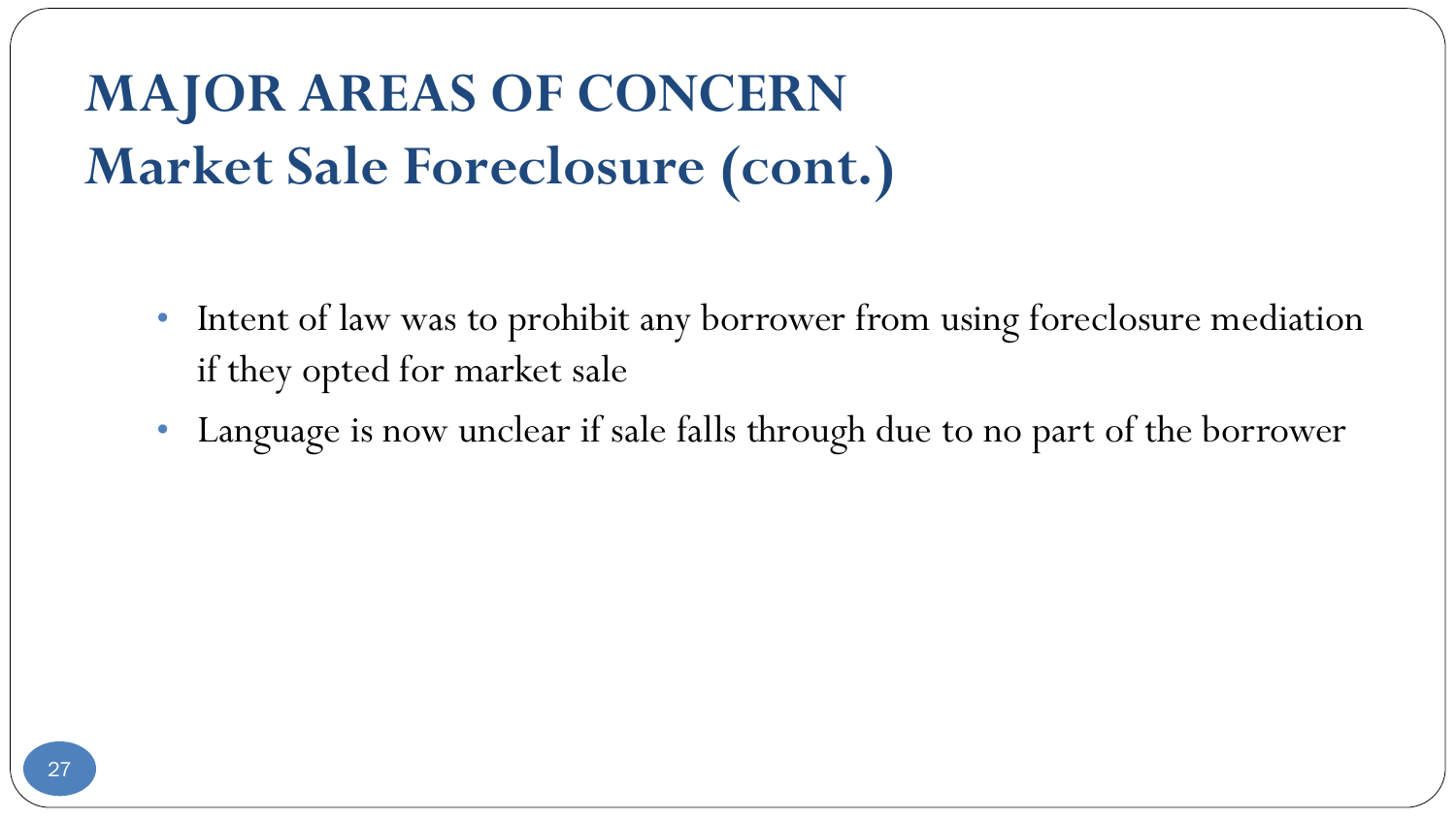### **MAJOR AREAS OF CONCERN Foreclosure Mediation Developments**

- Section 37 of Public Act 14-89 (HB 5353)
- Extends the sunset date on the foreclosure mediation program o To June 30, 2016
	- oWould have otherwise expired this coming July
	- o Earlier proposals would have both eliminated or extended the sunset to 2018 ■ CMBA opposed
- To be "funded within available appropriations"
- "The size of such program shall be determined by available funding and the number and need of participants in such program."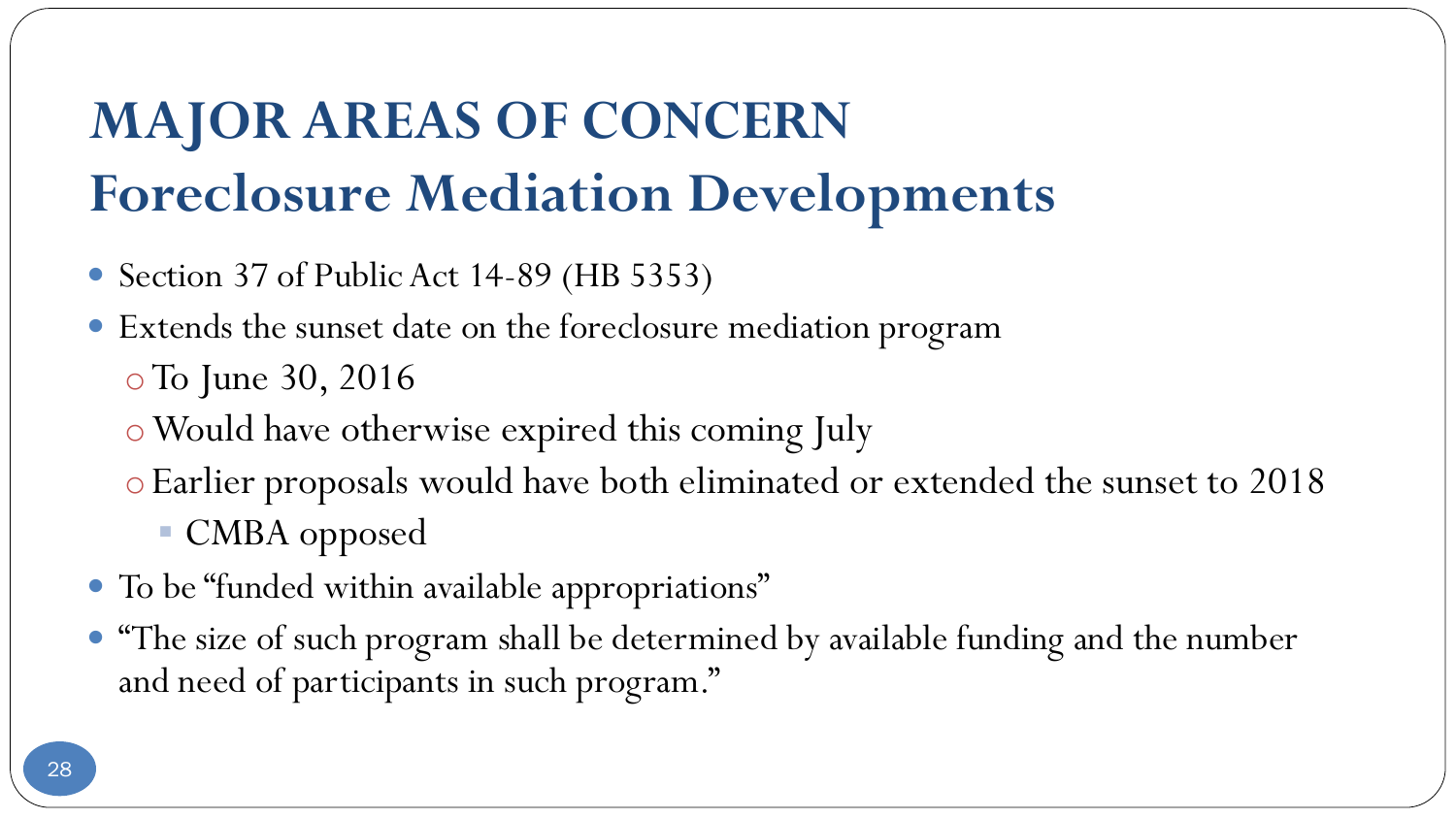#### **MAJOR AREAS OF CONCERN**

#### **Foreclosure Mediation Developments (cont.)**

- Section 37 of Public Act 14-89 (HB 5353)
- Effective from passage
- Requires new protocols for mediator during "premediation review" process
	- To be developed by chief court administrator
- Protocols would be triggered when documents submitted to mediator for initial review
	- Are incomplete
	- Contain errors
	- "Likely to be found unacceptable" to the lender
- Protocols would require the documents to be completed or corrected and resubmitted to mediator for review
- Also clarifies that review process does not constitute the practice of law or the provision of legal advice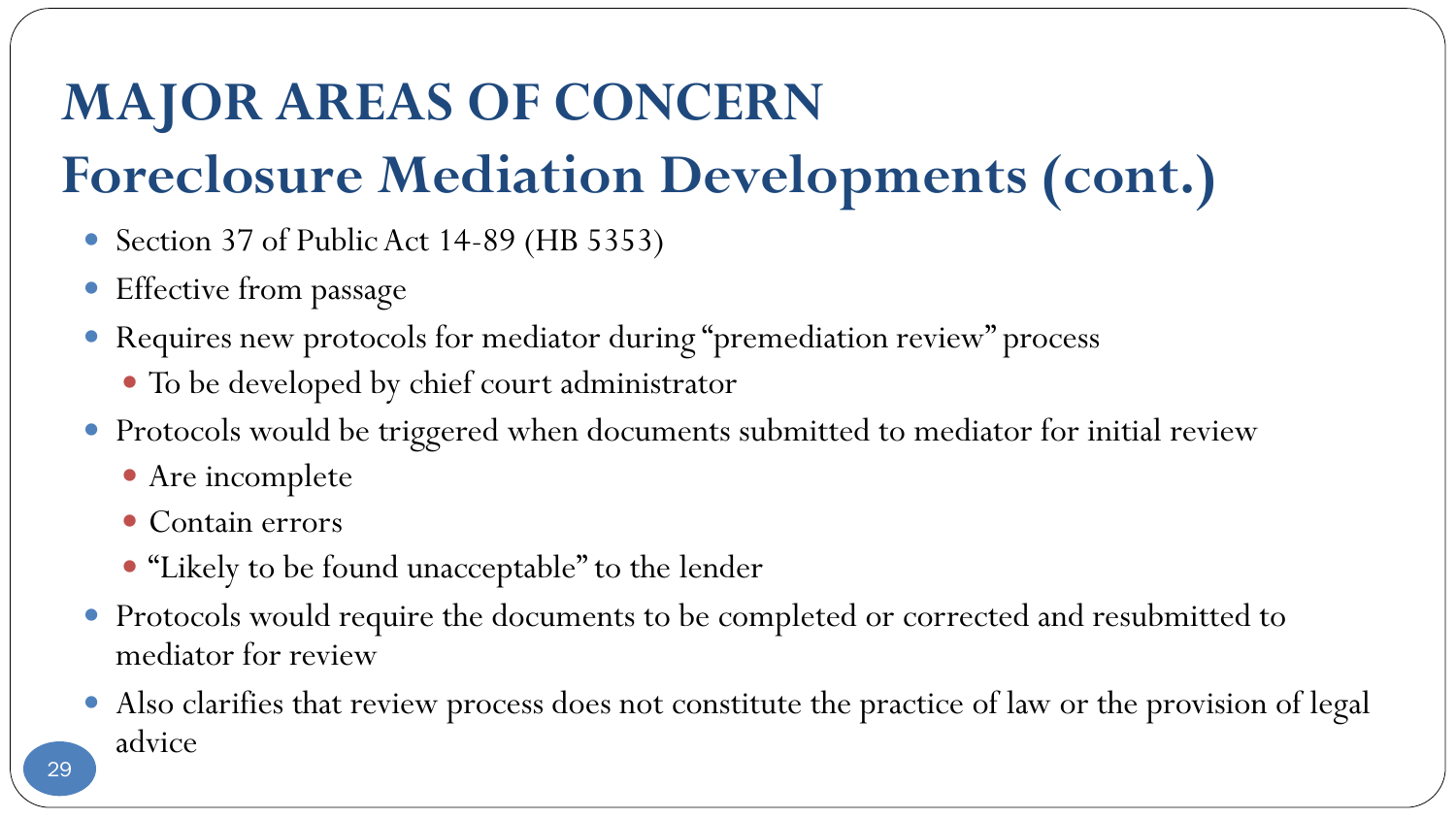**CT Legislative Information – Sources Of Information**

- **CMBA** 
	- **Website – Legislation page / Status**
		- **[www.cmba.org/legislation](http://www.cmba.org/legislation)**
- **CT General Assembly/ Specific Bills** 
	- **Website**
		- **[www.cga.ct.gov](http://www.cga.ct.gov/)**